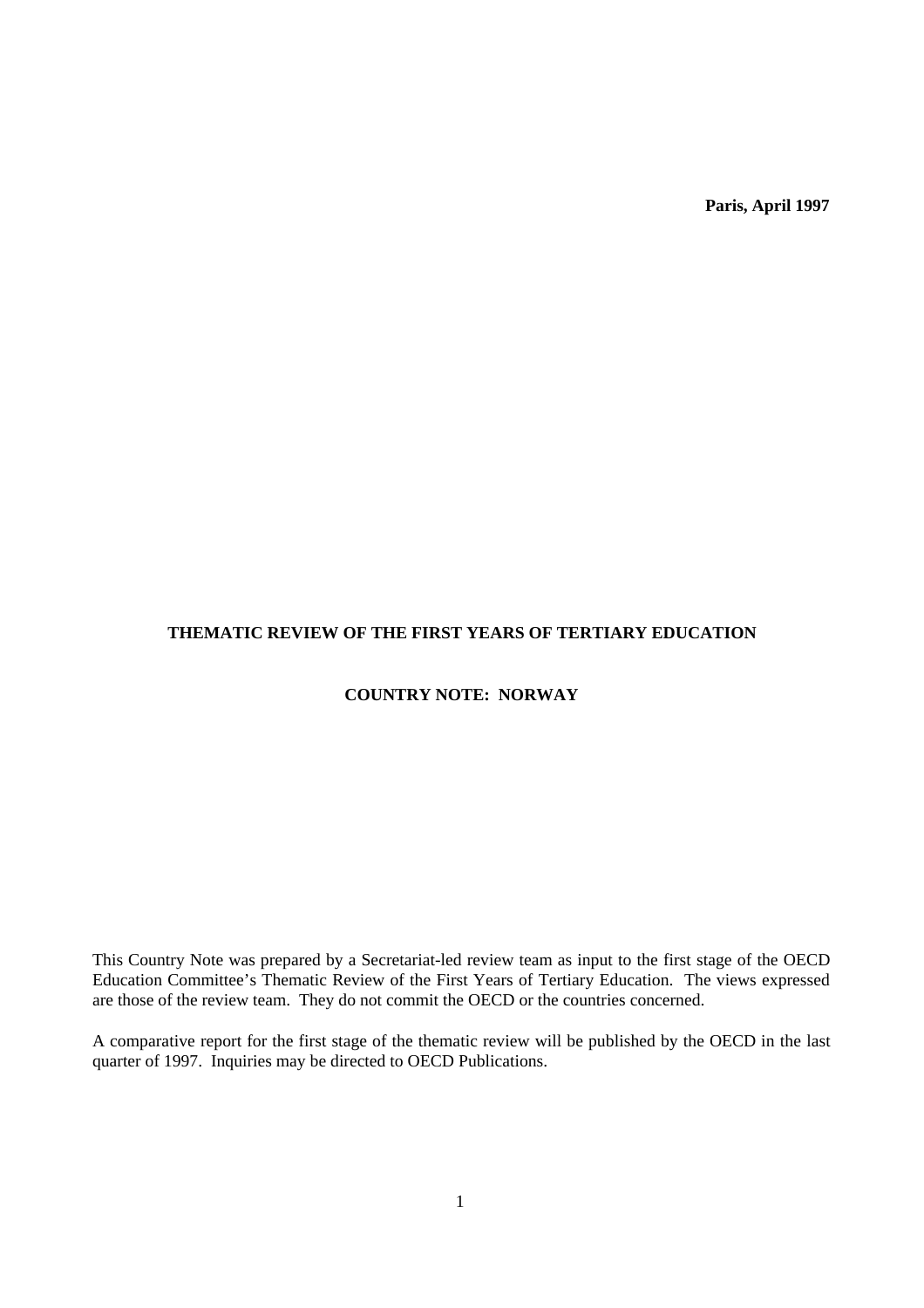#### **Introduction**

The review team visited Norway in October 1995 in the course of the OECD multi-country thematic review, "The First Years of Tertiary Education". In conducting its inquiry, the team drew upon a most informative background report prepared by Mr. Per Olaf Aamodt of the Institute for Studies in Research and Higher Education, and Ms. Anne-Marie Fetveit of the Ministry of Education, Research and Church Affairs. Other documents were made available in the course of the visit and subsequently. The team had the benefit of a Ministry briefing from Mr. Jan S. Levy and was able to engage in extensive discussions with senior personnel from institutions and representatives of employers, students, community bodies and research and development organisations. The visit concluded with a discussion with the Minister of Education, Research and Church Affairs, Mr. G. Hernes and a briefing with senior officials.

We greatly appreciate the efforts made on all sides to prepare the visit, to host the team and to give ready access to information. The frank and open exchanges that took place throughout the visit and subsequently, provided the team with excellent opportunities to explore current issues and trends in Norwegian tertiary education. In particular we thank Mr. Jan S. Levy and Mr. Frithjof Lund of the Ministry of Education, Research and Church Affairs for their advice and assistance throughout this exercise.

The purposes of the ten country thematic review of the first years of tertiary education as stated in the guidelines are i) to examine the extent to which the structure of provision, programmes, teaching and learning at the tertiary level are evolving to meet the expectations and capabilities of students and the needs of the economy and society, and ii) to undertake an analysis of how policies might best promote needed change. The Norwegian experience, in a period of significant structural change in its tertiary education system, provides significant insights into change processes and highlights several issues that are central to the overall cross-country analysis of trends and issues.

The term "tertiary education" has been adopted to refer to a level or broadly defined type of studies, provided through established forms of higher education but also in other ways through new kinds of institutions e.g. the "alternatives to universities", by enterprises and in other non-institutional settings. Nevertheless, it is mainly through institutions -- colleges and universities, public and private -- that tertiary education is provided. In Norway, these comprise four universities and six "university colleges" (in architecture, music, sports, veterinary medicine, business and agriculture), twenty-six state colleges and two art academies, all brought together in a still evolving framework, "Network Norway". In addition, there are several private institutions, catering for some 10 per cent of the total student population. "First years" in the thematic review refer to the three, four, five (or more) years of study normally undertaken prior to the initial award or qualification which is recognised on the labour market. An element of imprecision is inevitable, given the different structural arrangements in the system of the ten participating countries and the opportunities students may have to extend the period of study beyond the minimum time as defined in regulations.

In Norway, "first years" corresponds to the lower degree of cand. mag. in the universities  $(3,5 +$ years) and to university professional degrees of 5-6 years' duration(medicine, law, etc.), professional degrees of 4-5 years' duration in the university level colleges, and a variety of qualifications ranging from two to four years in the state colleges. As is happening in other countries, students are tending to add further periods of study to the initial qualification to improve their employment prospects and/or to increase their earning capacity. Through transfer arrangements that are further developing under Network Norway (see below) students have the opportunity to progress or move from institution to institution. Thus there is a trend towards a unified system, with ever closer integration of the separate parts.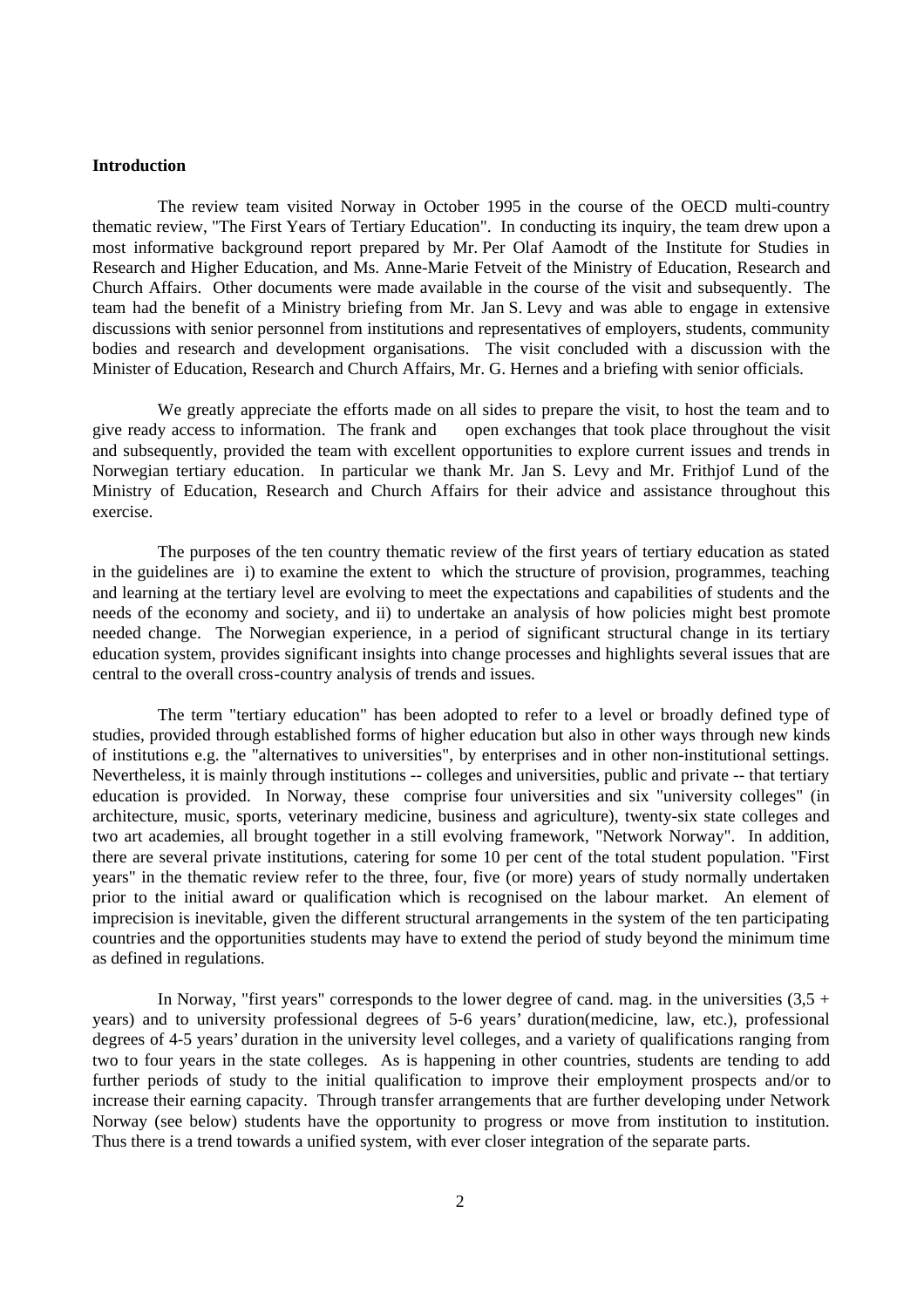Individuals may undertake study at the tertiary level apart from the programmes and courses offered in the mainstream public institutions. There are private providers and private higher education in Norway is regulated by legislation on the recognition of study programmes and on the state (i.e. government) funding of private colleges. The law is administered by the Ministry of Education, Research and Church Affairs. Private higher education institutions may only receive state funding for recognised study programmes, but they are not automatically entitled to such support. In 1996, there were 19 private higher education institutions which received state funding for (part of) their activities, and 3 institutions with recognised study programmes without such funding. The private education institutions cover a wide spectre of study programmes, from theology and religious studies, teacher education, nursing and social work education, to ballet, music, engineering, computer technology, business administration and marketing. Though most of these institutions offer programmes at the lower degree level, some have programmes for higher degrees, and one, the Free Faculty of Theology, can confer doctor's degrees.

Several private and public higher education institutions offer part of their regular programmes and some especially designed programmes as distance education. In 1990, the Ministry of Education, Research and Church Affairs appointed SOFF, the Norwegian Executive Board for Distance Education at University and College level, to co-ordinate and evaluate distance education at this level, and as an advisory board to the Ministry.

As in practically all the other countries participating in this review, the Norwegian experience in recent years has been one of expansion: in the '90s a strong growth in students coming directly from secondary schools; a shift over the past quarter century in the balance from young males toward mature age and female students; and system-wide structural change. There are difficulties associated with this expansion: unmet demand, queuing, repeating of courses to improve competitiveness and delayed access, high dropout and failure rates in some subjects, and extended periods of study. While progress is being made a number of problems remain. They will continue to require sustained efforts by policy makers, institutions and the wider community if Norway is to maintain and further develop the momentum of recent reforms.

#### **The Country and its Education System**

Norway is a modern state but an ancient society with a long tradition of national unity. It underwent a major revivalist movement when it achieved independence from Denmark and Sweden in the nineteenth and early twentieth centuries. The spirit of nationhood is paralleled by a marked sense of local identity which many commentators have argued remains a marked feature of the cultural landscape notwithstanding increasing urbanisation and industrialisation. This sense of localism is favoured by the distinctive topography of the country and the dispersed population. It has been reinforced by or expressed through two strands of populism, namely a people-empowering direct and local democracy and a strong commitment to social equality. Some analysts have drawn attention to the communitarian nostalgia and even isolationist elements of this populist theme. In mentioning it, however, we note the growing importance of countervailing cosmopolitan tendencies especially in the field of tertiary education where intellectual abstractions, international links and frames of reference, the use of modern technology and responsiveness to national goals and priorities are all in evidence. Also to be noted, with significant implications for the future, are school enrolment data: in 1996, 27 per cent of first time enrolling pupils in Oslo schools were first or second generation immigrant.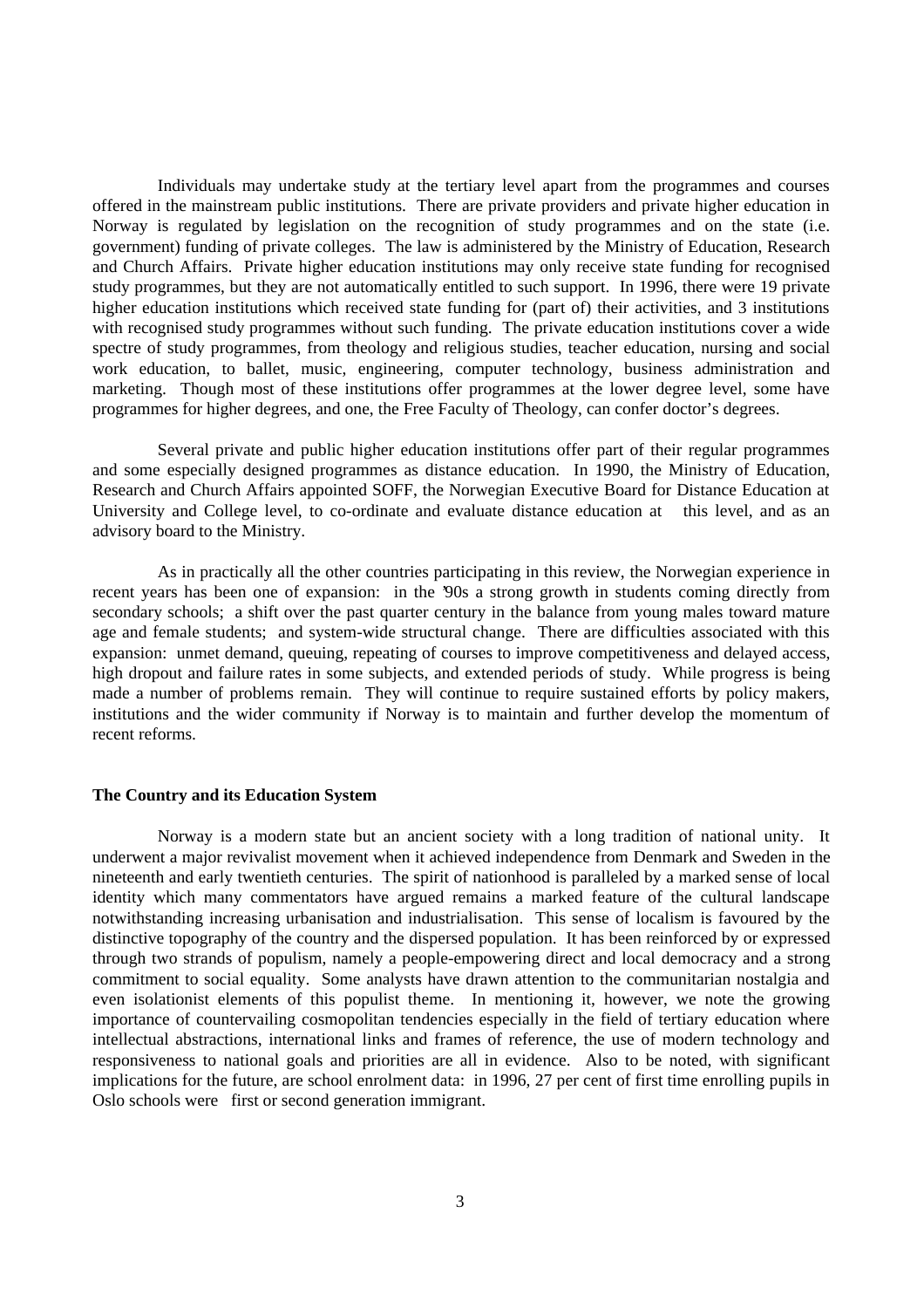The term "Scandinavian model" has been applied to the contemporary form of social democracy with its concern for social justice and universal social rights, the well-being of all people and a high level of public welfare. These are combined with a large, institutionalised public sector including education and the concept of a well-informed and responsible public. There is, among the Nordic countries, a frequently-remarked sense of unity, reinforced by a common language family, ethnicity and cultural heritage, although this heritage is subject to change from several sources: globalisation and migration for example. Through the Nordic Council and the Nordic Council of Ministers there are agreements on a wide range of matters including free access to one another's higher education institutions. Yet each country maintains a distinctive structure and there are significant differences in policy and practice.

Norway has a population of just over 4 million people. Whilst its culture and traditions have been remarkably homogeneous (for example in religious matters 95 per cent of the population belonged in 1990 to the Lutheran State Church), geography influences politics and education. Efforts are required to sustain communications and relationships over the long north-south trajectory, reaching from the North Sea far into the Arctic. Class distinctions are probably much less marked than in many other countries thanks also to the political effort to maintain a strong welfare state. The social democratic ethic may not seem to sit easily with strong and overt competition yet in the struggle for access, the operation of a closed sector of tertiary education through numerus clausus and a definite examination orientation, competitiveness is a prominent feature.

The Norwegian economy has developed rapidly for almost two decades with the impetus of the oil industry, but economic growth while still firm has slowed from its 1994 peak. A modest inflation rate and generally high rates of adult employment, despite fluctuations, have characterised recent years.

Norway is a wealthy nation with a fairly equal distribution of income and wealth. As reported in the OECD Jobs Study Follow-Up, the shift to persistent high unemployment, experienced by most other European OECD countries, has been avoided. Employment growth has been in the public sector and Norway has the highest public sector employment of any OECD country as a percentage of total employment. At the same time, Norwegians have enjoyed a substantial decline in time at work and a corresponding increase in leisure time. This trend may be partly explained by more part-time employment but, in any case, it calls for attention in education policy: education for life, of which employment, while important, is only a part.

In common with many other OECD countries, the unemployment rate is pronounced among young people lacking post-secondary education. Since 1987, graduate unemployment has increased but is still less than half the general (very low) unemployment rate.

More generally, the employment problem for graduates is to get access to stable jobs which relate well to their fields of study. Graduates in the fields of business administration, technology and information sciences have had increasing problems in procuring stable jobs. By contrast, there is a lack of qualified manpower in the health sector, teaching and pre-school teaching. The OECD Jobs Study Follow-Up suggests that labour market signals in this situation where students are heavily subsidised need to be strengthened. From the perspective of educational policy, we draw attention below to several ways in which institutions are strengthening and might improve relations with the labour market.

The expansion of tertiary enrolments, rapid in the 1960s and again in the 1990s, reflects features of the labour market, including the public sector growth mentioned above and long term decline of employment in primary and secondary industry (oil, gas, mining in the 1980s excepted). In recent years there has been a substantial increase in the fields of humanities, social sciences and law. Graduate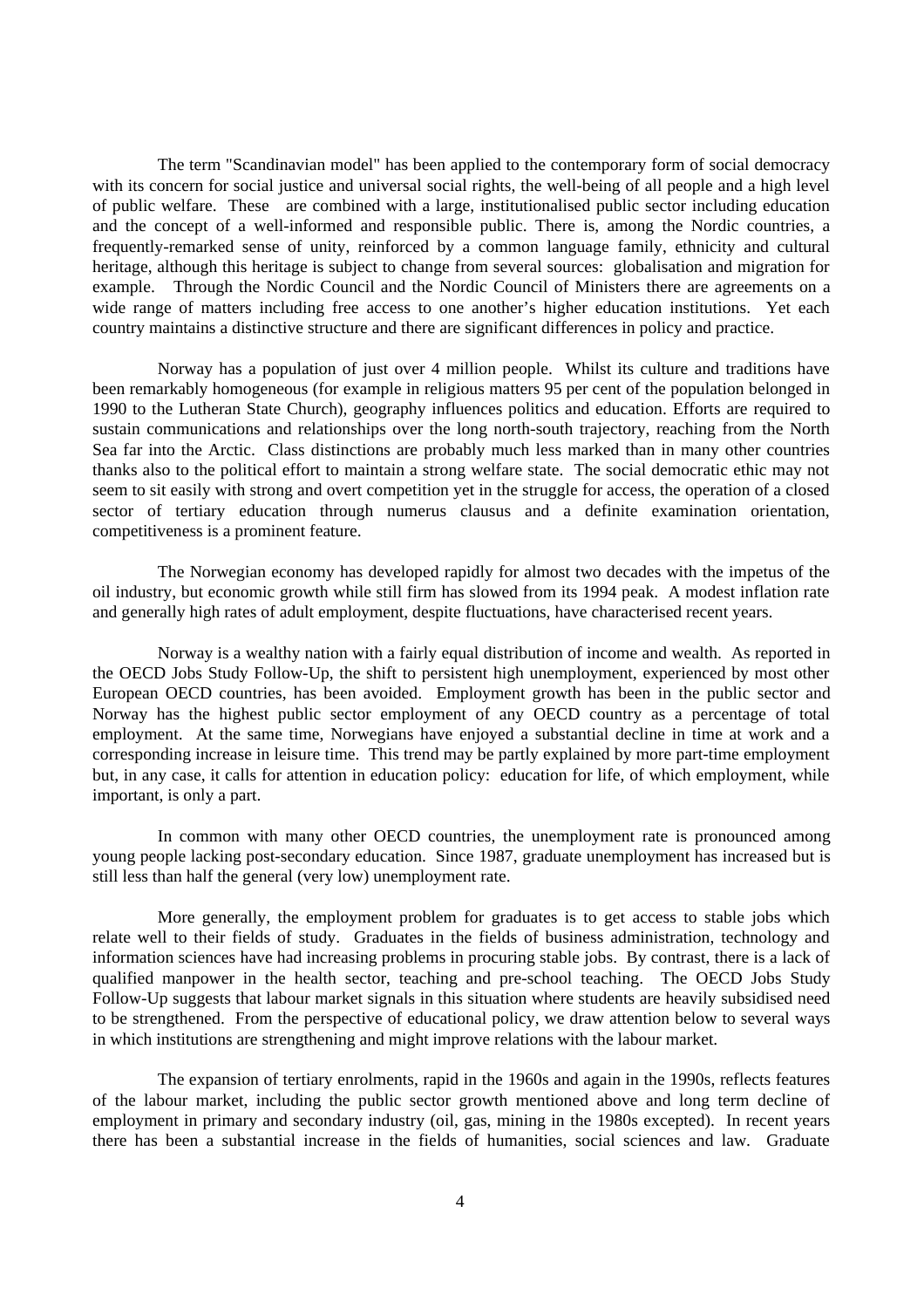unemployment, although not a major problem, has edged up in a number of fields; there are few fields of study whose graduates have no difficulty in initial job placement.

The development and consolidation of tertiary education in Norway is, in the words of a senior official, "largely a story of the post second world war years". Until 1947, it was mostly a question of students either going abroad for studies or studying at the Royal Fredriks University of Oslo or in scattered, often quite small higher technical, commercial, and agricultural training institutions. During the fifty years since then expansion has been rapid and there is now a substantial, diversified system of universities and regional (state) colleges spread throughout the country.

A distinctive feature of Norwegian economic, social and cultural policies has been the effort to maintain the strength of small communities. This has had important implications for education at all levels and helps to explain the historical proliferation of small institutions which have been a marked feature of the tertiary system until very recently. Many of these small institutions, now amalgamated, have been in place for decades. In the 1970s, when several new regional colleges were established, an explicit regional development policy provided underpinning. This became a political movement with representatives vying for institutions in their own places. It was the idea of a spread of institutions together with equal treatment of different parts of the country that prevailed, not that of the most efficient or technically rational use of resources. Many of these institutions proved to be too small to be effective and their numbers have been substantially reduced through amalgamation. In the State College sector, the 26 State Colleges are spread over 46 separate campuses (2 campuses in the same town are counted as one). Debates about the future of small campuses in multi-site institutions arise when plans are discussed for new buildings. It is the intention of the Ministry to have one-campus institutions, but this is not possible everywhere, due to local political interests. As discussed below, the reviewers believe that the benefits of amalgamation will not be realised unless there is an all round commitment to establishing new, fully integrated institutions.

Although in quantitative terms an urbanised society, in Norway most urban communities are relatively small. Fifty one percent of the population in 1990 lived in predominantly rural areas (the OECD average is 28 percent) making Norway one of the most "rural" of OECD Member countries. Of those employed in these predominantly rural areas, more than 50 percent worked in the service sector. Norway is thus rural in a modern not a traditional sense of the term. Governments have steadfastly kept to the principle of taking services to the people wherever they may be, in the cities and regional towns, in small fishing settlements along the coast and on the islands, or in farming communities and administrative centres far up in the valleys. This policy helps to explain the orientation of rural employment towards the service sector. In social, economic and cultural terms, the previous Regional Colleges, Nursing Colleges and Teachers Colleges - now merged as State Colleges -- have been and are, in this context, of great significance. There is an infrastructure of support in rural settings, for both the public and the private sector, to which it makes a significant contribution.

This movement was described by one of the deans in Bodø College as the most successful district policy project ever launched in Norway, although there have been others, for example in health. Emphasising responsiveness to regional needs, this policy was contrasted with the more cosmopolitan culture of the universities where the emphasis on "university values", meaning more abstract scholarship, was seen to be internationalist.

Again, however, it would be misleading to draw a sharp distinction since the universities also have regional roles and relations and the colleges are increasingly internationalist in outlook. Moreover, through a variety of central controls, e.g. national curricula in teacher education, nursing and engineering,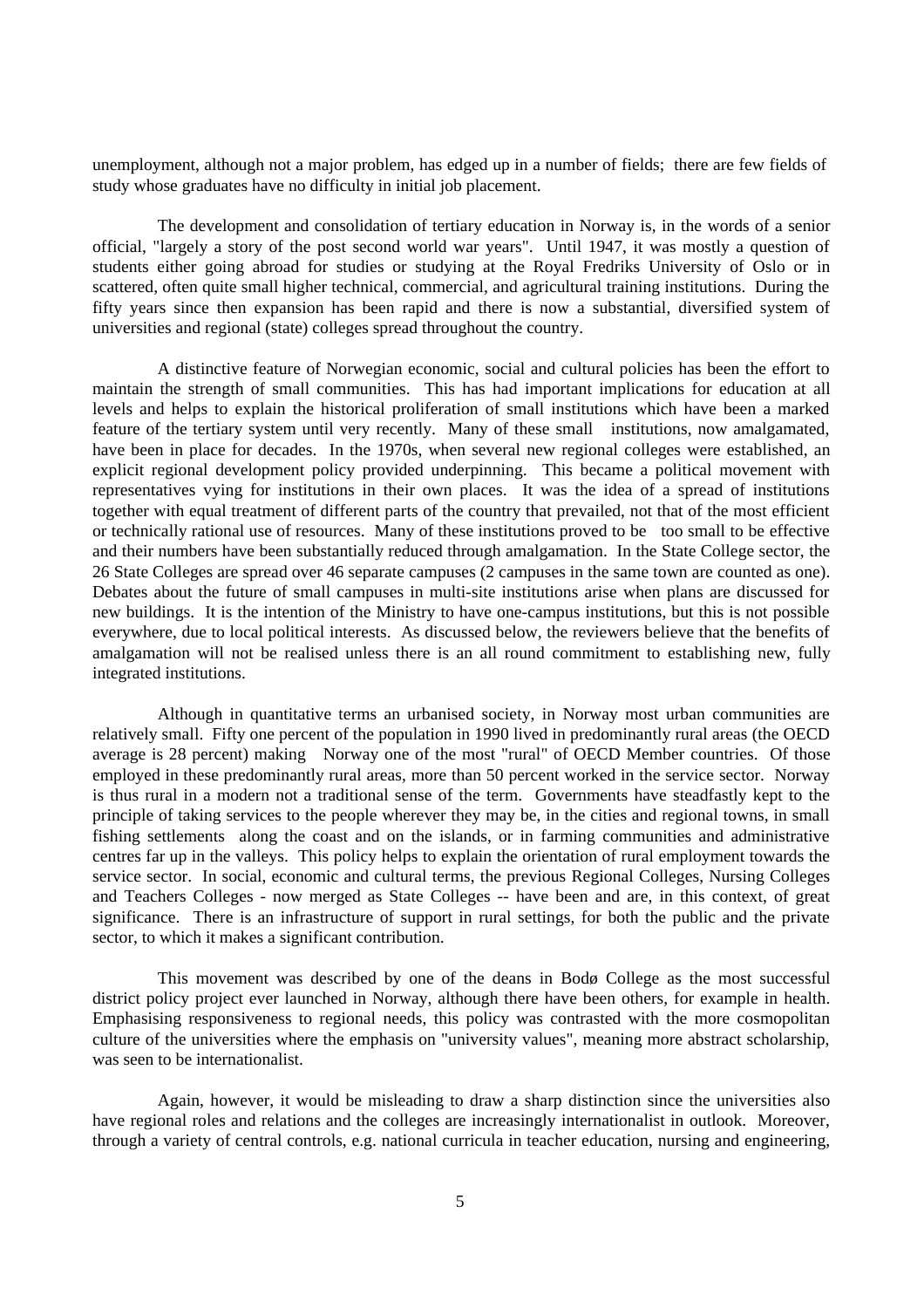the colleges are part of a single national system. Local, regional and national features combine to form a unique blend. Tertiary education is experiencing substantial if often quite subtle change whereby local, regional, national and international roles and interests are being brought together with different emphases and balances in all institutions whether large or small, college or university.

The regional (state) colleges are of particular interest in this review since they have been the focus of the most substantial reform measures in recent Norwegian policy. Reduced in number and increased in size through amalgamation, they are designed and located so as to provide educational opportunities in the regions for people who otherwise would be obliged to move to the small number of large urban centres. Many are now multi-campus which is important if, in succession to the numerous small institutions, they are to continue to help to sustain local communities and cultures and play an important role in local and regional economies. With a strong practical basis to their studies and a very flexible course framework and system of credit recognition and transfer, these regional institutions have been, and remain, a fundamentally important part of the country's tertiary education system. Visits by the review team to campuses in Bodø, Porsgrunn, Bø and Notodden provided encouraging evidence that these challenges are high on the agenda. Thus, the director at Telemark College preferred to think of challenges and opportunities provided by the amalgamation rather than problems. Nevertheless, since the major movement has coincided with cut-backs, the difficulties of amalgamating institutions should not be underestimated New systems are being developed -- administrative, communications, staffing and so on but they need to be matched by, and foster staff and student commitment to the new institutions.

The colleges are faced with the need to develop a new internal culture while, at the same time responding to national policies. Network Norway, to which we return below, is a significant challenge to traditional ways of determining institutional priorities and allocating resources. But there are other challenges and the review team was interested in how these were formulated. In meeting with departments (in Bodø for example), four strands of college policy which reflect national directions emerged:

- -- tertiary education as an instrument for strengthening regional economic development and maintaining local population (e.g.; developing new small businesses and strengthening the fisheries industry; helping to create job opportunities which encourage students to stay in the North;
- tertiary education as an equaliser of educational opportunity (participation rates in the north, traditionally low, are increasing including through programmes which attract less academically-minded students);
- maintaining the distinctive character of a regional (state) college as a tertiary but non-university institution (for example through keeping to a certain level and type of study, although this is contentious with some parts of the institution seeking more advanced work and wishing to use the title "university" in activities and relations abroad);
- -- providing a more scientific and technical basis for traditionally craft -based industries.

Although "regional" in location (as indeed are three of the country's universities, at Tromsø, Trondheim and Bergen), and in the bias of some study lines, the colleges are nevertheless part of a national system. The qualifications they provide, like those of the universities, have national (and international) currency, enabling graduates to work and live in any part of the country: they are not "localistic" in the sense of meeting only local needs and interests. One result of "taking the education to the people in the regions" rather than "taking the people to education in the cities" is that, graduating from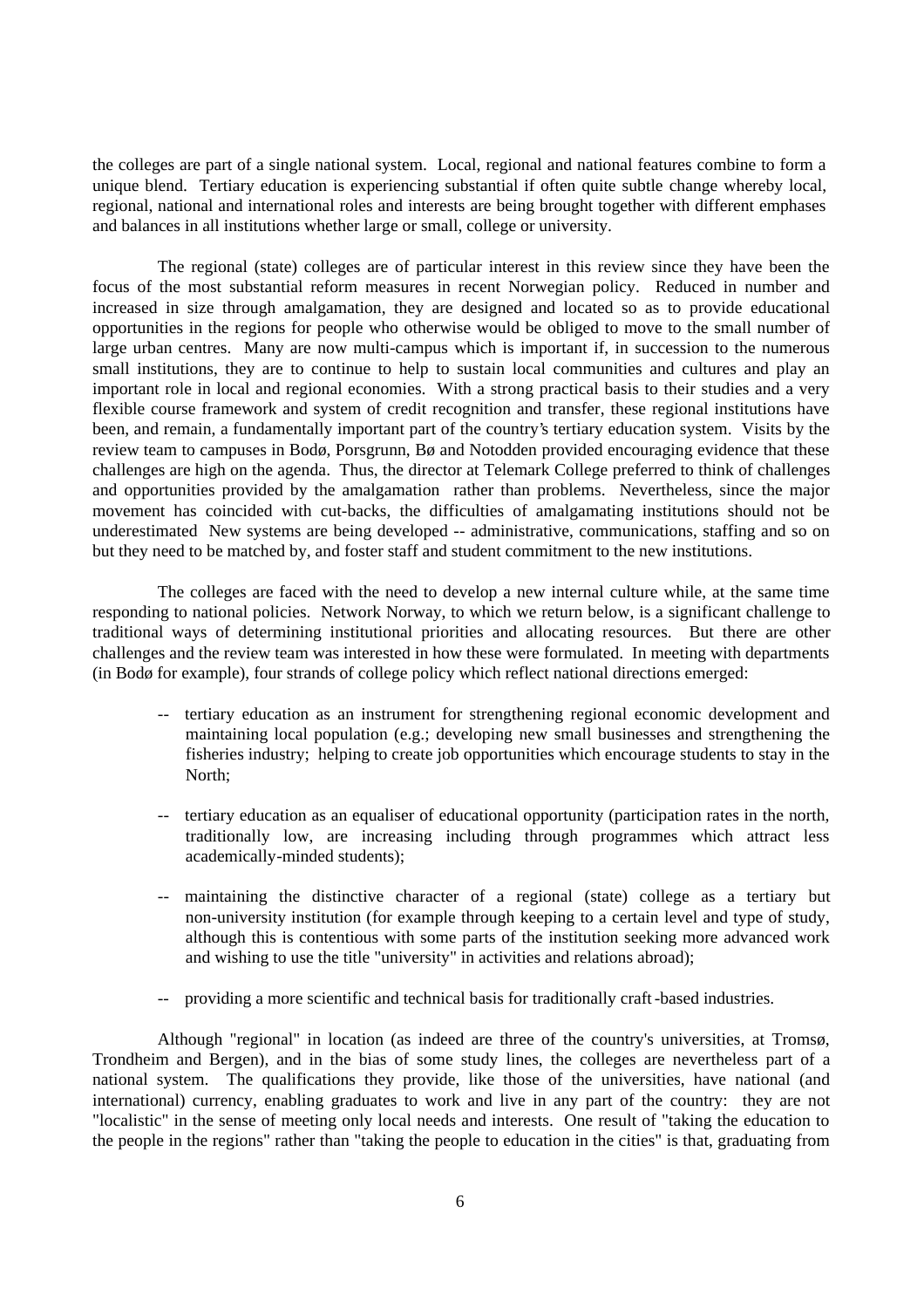either colleges or universities, many students stay on in the region, often for personal reasons as much as job opportunities. They thus help to sustain the policy objective of viable local communities.

We were most impressed by the determination shown both at the national level and in the local centres to implement this broad social, economic and cultural policy through the activities of the tertiary institutions. Nevertheless, there are many challenges to address and difficulties to overcome if the policy objectives of the government are to succeed and if the ambition of the institutions are to be realised.

In common with some other systems which have attempted to maintain clear distinctions of level and specialisation between the two sectors, Norway has experienced or is likely to experience a measure of academic drift. This can occur from "below" as institutions strive to make their mark nationally and internationally, or from "above" through the imposition of standardised requirements alike on the colleges and the universities. Part of the original concept of the regional college was short cycle education -- two year courses with the degree "college candidate" and also some 1 year courses at university level. The cand. mag. degree at colleges was introduced in the '80s (cand; mag. = 3 1/2 years at colleges).Some institutions in the '70s and '80s and increasingly in the '90s have sought to go beyond this and have introduced four and five year study programmes (e.g. civil engineering, economics, etc.). Nursing and some engineering programmes, previously part of the upper secondary vocational training sector, have grown into three year tertiary courses, reflecting a perceived need for longer and more substantial programmes of study. However, in several of the colleges there is a sense of status inferiority, resulting in efforts to acquire some of the features that distinguish universities -- including the title of university itself. It would be unfortunate if, in pursuit of the elusive status goal, colleges were in any way to jeopardise the highly important role they play as a genuine alternative to universities with clear missions to educate in a well defined range of studies, to undertake applied research and to sustain and strengthen regional communities and their economies. Cross-crediting and articulation arrangements including links with the universities in teaching and research are also important.

By the early 1990s what had emerged through decades of accretion through previous policies (and lobbies) was a large, complex and uneven pattern including many very small institutions and programmes not well grounded in clear principles regarding length, sequence, etc. or clearly related to one another. The need for reform was recognised and in 1994 the government substantially reduced the number of colleges through mergers. A common framework was established for all tertiary institutions (Network Norway), with a clarification of roles and responsibilities for the three broad groupings of institutions: universities, university colleges and state colleges.

The key to understanding the changes of recent years and a crucial consideration for future policy is the process of expansion which continues to lag behind demand notwithstanding strenuous efforts to achieve balance. Demand has greatly exceeded projections. For example, in 1988 it was estimated that, by 1995, there would be 105 000 students in higher education; the enrolled number in fact was 170 000. Expansion of tertiary education provision has been and remains government policy. This reflects a number of factors and forces, including very high levels of participation in upper secondary schooling, a trend which is documented in the Ministry's Background Report (in 1993, 87,2 per cent of 16/18 year-olds were in school as against a figure of 65,4 per cent in 1980). The recent (1994) guarantee of a universal right to 3-4 years of upper secondary education and to strengthen the vocational streams is expected to further enhance participation.

Demand also reflects the aspirations of previously low participating groups -- women and older students for whom new opportunities and avenues for study have been opened at the tertiary level. By no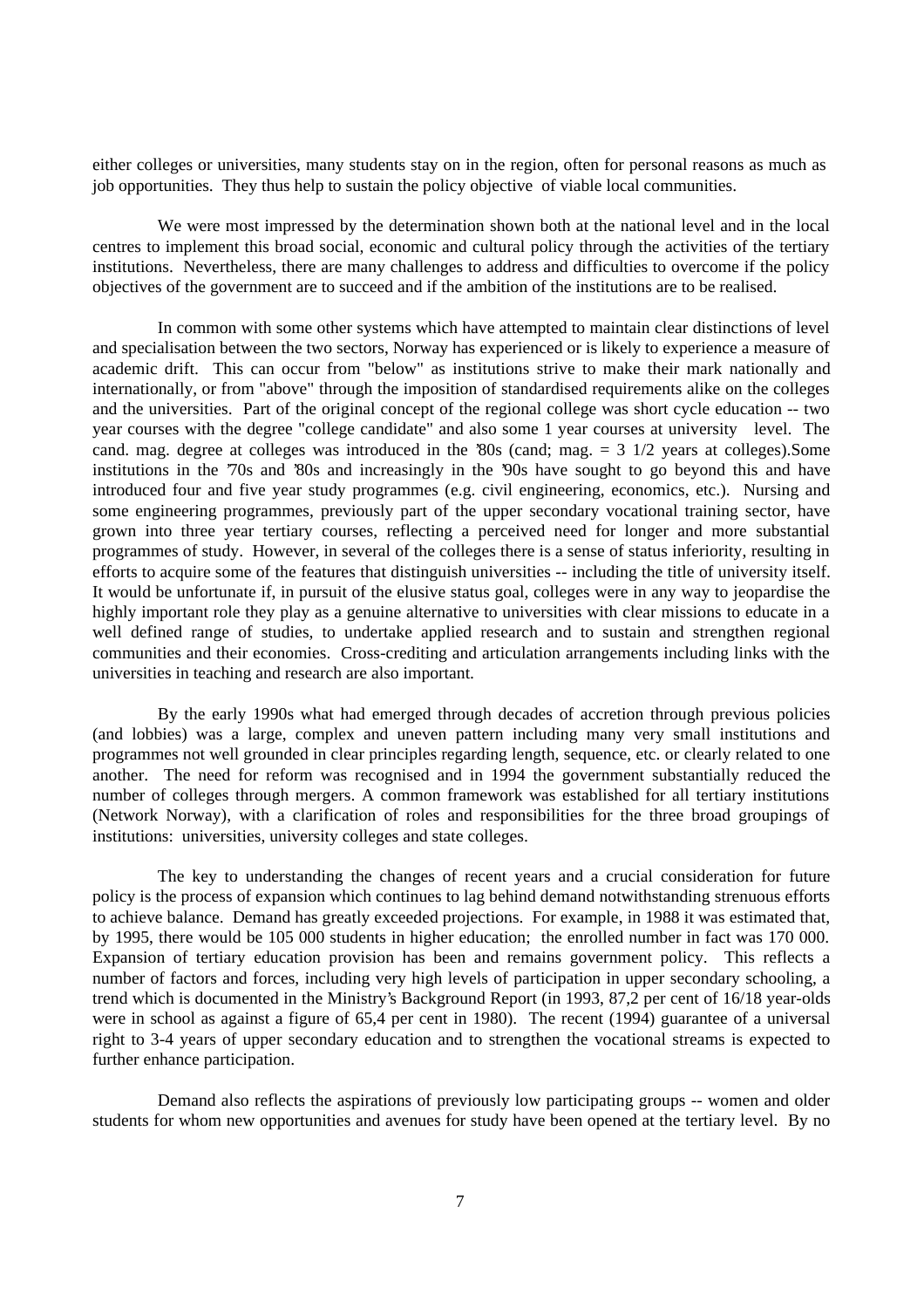means least, increased demand reflects changing labour market openings and requirements for higher levels of knowledge and competence in the workforce.

Since demand exceeds capacity a number of difficulties arise for access, and these are dealt with below. They will require even greater attention than hitherto since, as studies undertaken by researchers at the Norwegian Institute for Studies in Research and Higher Education indicate, short and long term considerations alike point to continued growth of demand and, correspondingly, increased pressure on public policy, as on the individual institutions, to respond.

## **The Current Reform**

It is against this background of decades of quantitative growth and diversification and a recent legislative reform whereby the government aimed to rationalise a national system of tertiary institutions and study programmes, that the review took place. The reform process, according to some of the observers, is something of a departure from the "Nordic model" of decision-making and governance, based on extensive commission work, the often lengthy exploration and weighing of various options, the quest for wide consensus and the back-up of research and monitoring to facilitate modifications of direction in the light of well-attested effects. The more recent trend, it was suggested, is towards more decisive and swift action, with strong central leadership not to say direction and a quest for efficiency even at the expense of consensus. Be this as it may, the international trend is towards new ways of achieving change in the public sector, and new models are displacing old ones. In 1996, a common Act for both colleges and universities was passed to replace separate Acts. The Act is very wide-ranging, addressing such matters as governance, admissions regulation, institutional patterns, career structures, curricula, and the conferring of degrees. While institutional autonomy is largely present in teaching and research and there is increased delegation of governance to the institutions, the Ministry has substantial power especially over budgets. It is expected that there will be increased pressure for results and greater visibility, in line with the overall governmental policy of results-oriented planning and budgeting.

The legislation follows on and consolidates the establishment of Network Norway whereby, in 1994, 98 state colleges were reorganised into 26 institutions and structural ties established between the college and the university sectors as well as among institutions within the sectors.

The recent reorganisation of the system, mergers and the efforts to establish a national cooperative framework, Network Norway, are one response to the growth of demand for access. It is recognised that changes are needed in structures and programmes; rationalisation and increased efficiency are targets. Close attention is being given, and will continue to be needed, to relationships among sectors, pathways, articulation of institutions and programmes, credit transfer, recognition of qualifications and the issues of specialisation and quality. In this process, there is a complex task of reconciling, first, local and regional needs and aspirations with the national character of all institutions regardless of location and the directions of national policy and, second, the increased autonomy of institutions with overall national goals and steering mechanisms. Changing labour market conditions combined with continuing expansion of provision are raising questions about the employability of graduates. Consequently, efforts are being made and will continue to be needed in course design and delivery to define and address changing employment needs. Strong interest is being taken at both national policy level and in the institutions in the recognition, assessment and improvement of teaching and in the quality of student learning. Ever greater attention will be required to new approaches in teaching and facilities for learning as the trend towards ever higher participation levels continues.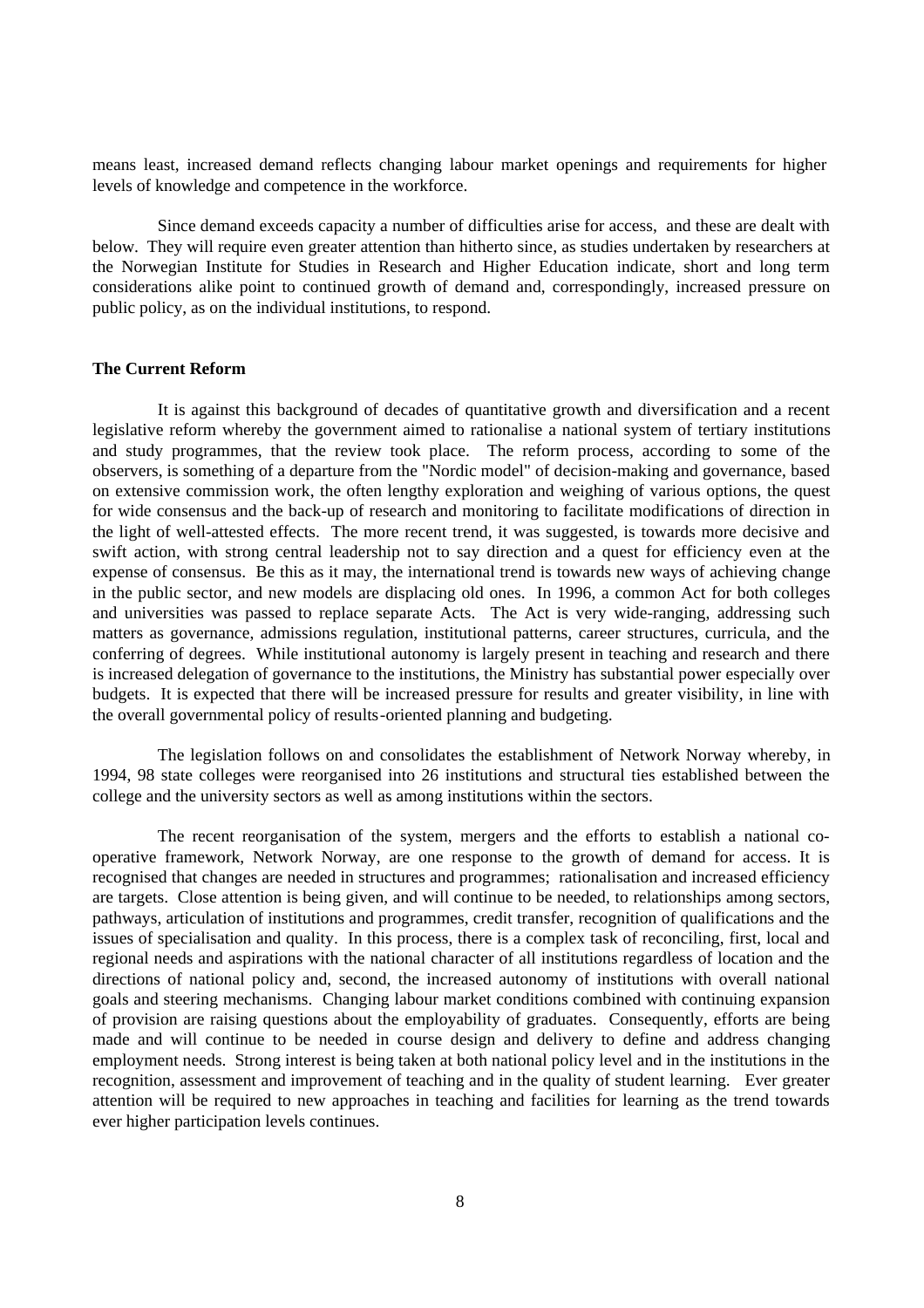The university sector has been relatively unaffected by large scale structural changes; however, it was abundantly clear to the reviewers that issues arising out of mergers in the college sector and the changed relationships with the Ministry of Education would continue to be a major preoccupation for the colleges for the foreseeable future. There is a natural preoccupation in the colleges with issues of internal structure, management, budget and relationships among staff. There has also been a considerable diversity in response -- some departments seeing themselves as "national" rather than "local", as poised on the verge of development through more advanced work and research which would link them directly with advanced work in the universities; others satisfied with a more limited, traditional college role of teaching and study up to but not beyond the first degree; and still others very conscious of their identity, thanks to their very close and personal as well as professional links with individuals and groups in the community. The merger process and the creation of Network Norway have set in motion ambitions and aspirations which will result in a continuing dynamism in the colleges, including the quest in some instances for university status, for an enhanced research role and for more advanced levels of teaching. However, there was a widespread view that, while national priorities were needed, the resources to meet them were unlikely to be adequate and in some instances we became aware of anxieties about future role and identity. There is the possibility of a continuing tension between the integrated systemic philosophy underlying Network Norway and the preoccupation of the individual institutions with structural change, priority setting and meeting local needs.

It would be premature to draw firm conclusions about the part to be played by the reorganised college sector vis-à-vis the universities in meeting future educational needs. Both have major roles to play but the lines are not always clear-cut. The merger process has been very challenging; many opposed it and institutions are faced with very considerable changes. At Telemark College, for example, with some 4 000 students enrolled on five campuses, the immediate challenge is to gain commitment to the new institution and to put in place structures that foster inter-campus and inter-programme links built on an institutionwide development strategy. Until this is completed, established attitudes, habits and divisions are likely to predominate. When we visited, a strategic plan was in an advanced state of preparation. It would, we were assured, build on the goals and values of Network Norway, by treating the college as a single entity, defining key areas of specialised and advanced study and co-operative links with other institutions. These are difficult goals to achieve when, at the same time, a unified internal culture has to be built up. Moreover, specialisation and concentration in three or four areas (process engineering was given as an example) raise questions about the status and resourcing of other areas of study, not so well identified, which cannot count on such support and partnerships. With acute pressure on resources, would these other areas be deprived and perhaps go into decline? Such a result would inevitably affect staff morale, reduce the value of studies for students and bring into question the capacity of the institution to meet the needs of some of their students. It cannot be assumed, for example, that students are sufficiently mobile or that modern information technology and inter-institutional links overcome the need for locally-based specialist staff.

Articulation of the concept of Network Norway at the time of the review team visit had not provided answers to this or to other points, namely the impact of consolidation and concentration within individual institutions on all the other fields of study and the manner in which subjects or fields of study not designated as "specialised" in one institution might be related to those so designated in another. Similarly, the creation of a national network does bring into question the specific nature of the regional identity of the institution: in a given setting, the regional need could well be for an area of study either not offered at all in the college or treated as a minor rather than a major part of that institution's profile.

Doubtless, over time, such issues will be fully addressed and, it is to be hoped, resolved. For the present, they remain matters of concern and they call for detailed studies and more concentrated policy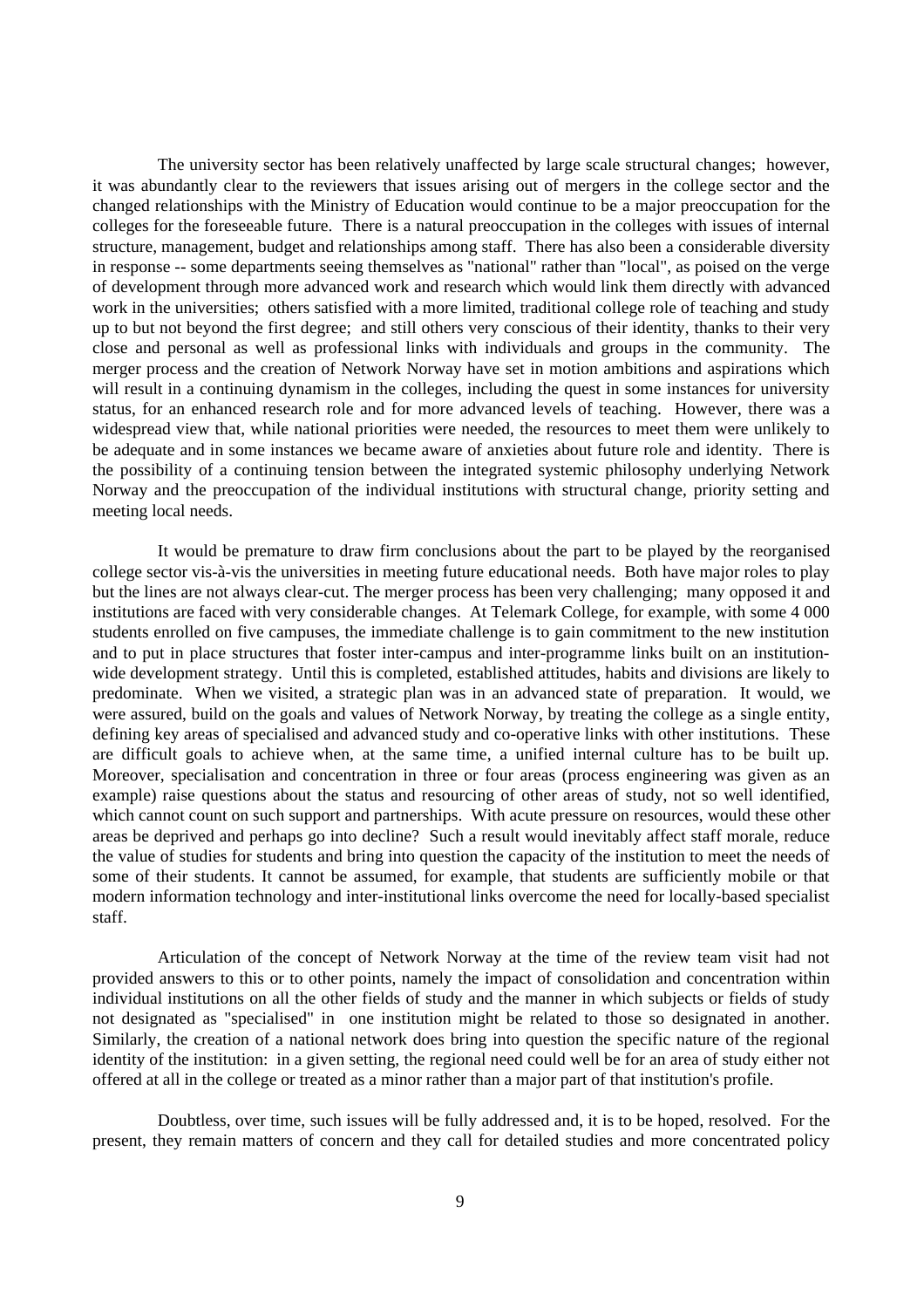analyses, both nationally and within the institutions themselves. There was in the institutions a deal of uncertainty in the minds of staff and perhaps an inadequate flow of information. We encountered criticism of the Norwegian Research Council which has defined a national research strategy that has caused dissatisfaction in several of the State Colleges. Similarly, concern was expressed -- which was characterised as "over details" -- at the prescription by the Ministry of such matters as student numbers, courses to be taught, staff and budgets. Industry representatives on the institutional governing or advisory bodies called for a corporate or business approach to strategic planning with clearer and more incisive delegation of authority by the Ministry, more streamlined internal decision making and a greater flexibility of thinking and structures. These are matters on which critics may have an incomplete understanding of policy frameworks, directions and intentions and it is natural that in a period of rapid, comprehensive change, there would be many cross-currents and divergent viewpoints. However, the concerns were certainly there.

A tradition of strong central direction through a regulatory approach is yielding to new forms of strategic goal setting and monitoring from the centre together with greater institutional autonomy. The complex and as yet unsettled relationships among previously segmented groups and separate institutions in the newly amalgamated colleges will take quite some time to work out. The very general concept of Network Norway will need much further elaboration and analysis if it is to provide a clear operational framework for concentration and nation-wide collaborative planning and provision.

#### **New Decision Making Procedures, New Partnerships**

New patterns of decision-making are being developed as institutions redefine their arrangements for governance and their external relationships both locally and regionally. The recent legislation has resulted in streamlined governance arrangements, greater external participation in smaller governing bodies and increased executive power. The Norwegian colleges and universities are experiencing change and challenges in these respects similar to those in other countries. The new arrangements, not always well received, are nevertheless in line with international trends. A major challenge, but by no means an insuperable one, is to ensure a blending in practice of modern governance, managerial and executive leadership approaches with the direct democratic mode of collegial decision-making. This requires skilful leadership and in practice can be difficult to achieve: managers need to be trained, governors need to undertake new roles, leadership needs to be firm and decisive but also collaborative. Staff at all levels will need assistance and advice if new styles of participatory decision-making are to emerge.

In order to meet needs for local, regional and national development, to provide a kind of education that addresses emerging as well as established employment opportunities and to achieve greater efficiencies in the use of resources, industry-education partnership of many different kinds have emerged in a number of OECD countries. Partnerships are common in professional fields whether in the university or the non-university sectors, where practical experience, periods of work, exchange of staff are a feature of courses of study in fields such as medicine, veterinary science, architecture, engineering, nursing, business studies, teaching, etc. They are much less in evidence in the social sciences and humanities, where there is a less direct or specific link between field of study and job openings. However, there is need to pursue avenues of co-operation. These are likely to result in closer attention by the institution to skills for employment and by employers to the enterprising uses that can be made of the skills and competences of graduates, regardless of field of study.

There are many examples of successful industry-higher education partnerships including close collaboration in course design and delivery in several of the countries participating in this study -- the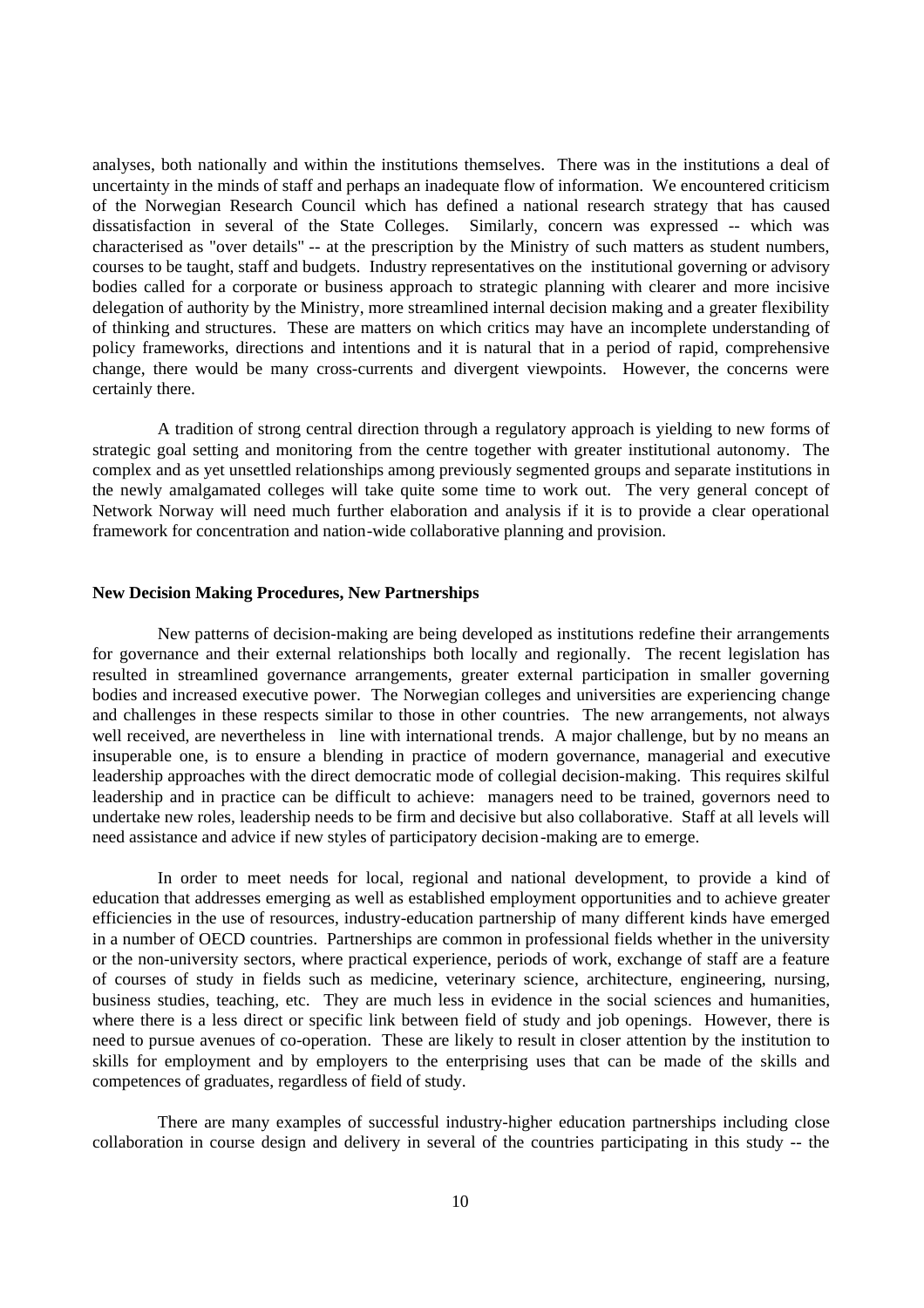U.K., the U.S.A., Sweden and Australia for example. They are in some instances of reasonably long standing; several have been formally evaluated, demonstrating positive results.

By comparison with developments in several other countries, university-industry partnerships whether in R&D or in education have not been very strong in the Norwegian universities. There are exceptions, notably in professional and technical fields but there would appear to be scope for further initiative here perhaps drawing in the experience of the countries mentioned above. In the Norwegian regional colleges, we encountered examples, at the local level, of employer participation in planning or review exercises and other means used by institutions to ensure that curricula and teaching are alert to industry needs. Partnerships with industry, the professions, the public sector and other "consumers" of tertiary education occur at local level but these are quite variable. In Norway, in 1995, Small to Medium Sized Enterprises (employing less than 100 people) accounted for 99 per cent of private enterprises and almost 75 per cent of private business sector employment. This explains the overwhelming preponderance of small to medium sized enterprises in membership of the Confederation of Norwegian Business and Industry and for private sector partnerships would argue for a policy of small-scale, local agreements in preference to highly integrated national level agreements. What is more, with an increasing number of part-time and temporary jobs (many filled by ostensibly full-time students), relations between industry and the institutions are likely to be fluid. Signs of rising graduate unemployment, of mismatches between qualification and job openings set against a background of close links between the tertiary institutions and public sector employment, are a further indication of the complexity of the partnership issue. While the reviewers were unable to reach a definite conclusion in this very variable situation the following points would seem relevant to future policy:

- -- links with employment through partnerships designed to enhance students' understanding of work could help in matching educational experience and subject choices to jobs;
- -- in the private sector, the focus would need to be local and regional, but there is scope for activity at the national level as indicated below;
- -- the scale of public employment indicates a need to target more partnerships in that sector.

Nationally, there does not appear to be a sufficiently strong basis of co-operative development. We were told by the Confederation of Norwegian Business and Industry that, with the exception of engineering, employers' interest had been concentrated on "the skilled worker". Since, in the past, an overwhelming proportion of graduates has gone into public sector employment there has been little interest in graduates by the private sector. (This comment, however, overlooks some key professional fields such as medicine and law). The Engineering Education Council accepts that it has a strategic educational role specifically directed at the technological concentration in Trondheim (The Norwegian University of Science and Technology) and the other centres of engineering and technological specialisation. This Council, we were informed, would welcome the establishment of a central council for higher education with industry playing an active role, a topic we return to below.

There is another kind of partnership of which a striking example is provided for the inhabitants of Bø in Telemark where "town and gown" have come together in the design, building and shared use of a major facility or "Cultural Centre" containing cinema, auditorium, sports hall, swimming pool, gallery and exhibition space. This facility, combined with a new college building, brings a substantial new dimension of life to a small, rural town. There is scope for further developments of this kind which would give meaning to the abstraction of a "regional focus within a national network". Reports by the OECD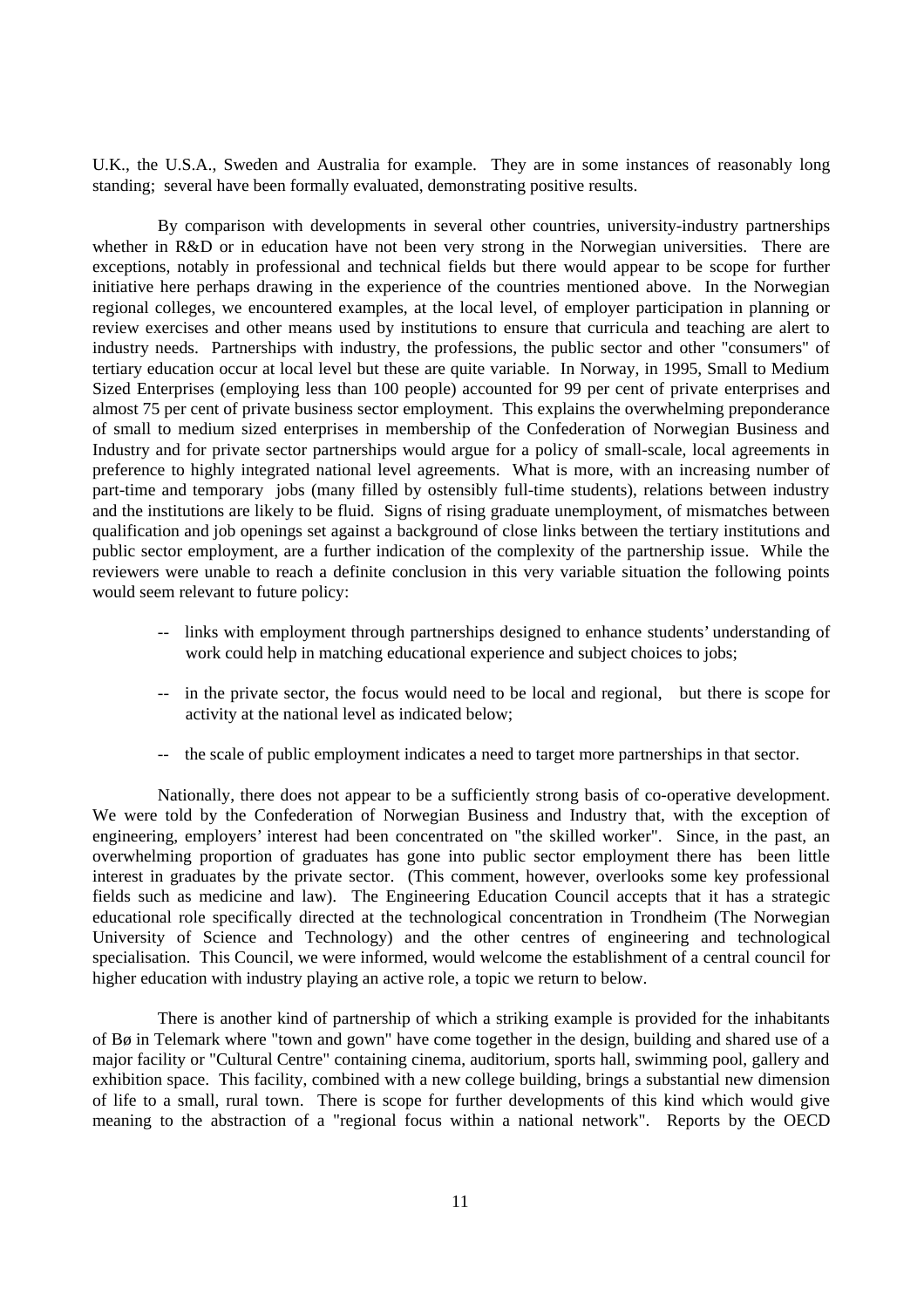Programme in Educational Building (PEB) provide many examples of such shared use of facilities in all sectors of education.

The most ambitious if still inchoate form of partnership in Norwegian tertiary education is "Network Norway". Aimed at fostering co-operation and collaboration among institutions and providing for greater specialisation and concentration, the Network seems to the reviewers to require more practical means than exist at present in order to serve in a system-wide advisory or even co-ordinating role. The former Minister, Mr. Hernes, expressed his wish to the reviewers for significant progress not only in rationalisation of programmes and resources but also in achieving a much stronger base for inter-institutional co-operation and for the growth and dissemination of knowledge throughout the whole Norwegian society. The concept -- or ideal -- could be of far-reaching importance, as a contribution to greater flexibility in course design and internal student mobility -- itself a long-standing policy objective - through the more systematic recognition of prior learning and credit transfer. The idea of specialised "nodes", concentrated in particular institutions but with access to all, as already indicated, poses many problems but is a valid objective in the quest for improved quality and more efficient use of resources.

The reviewers were unable to judge whether these aims were being seriously addressed since the focus of discussion was generally at the level of within-institution rather than between-institution relations. "Network Norway" has a visionary character, yet to be translated into operational terms.

National policy has a direction but there is no national structure or mechanism to foster broad, participatory discussion of issues and needs including articulation and relationships before they reach a high policy level. Creation of a national review and advisory body, could help to produce more open and objective dialogue over future system-wide directions in tertiary education, to foster studies of relations between tertiary education, the economy and society, to balance the interest groups, to monitor quality of teaching and management and to undertake or contract out research and studies on reference from the Minister or Ministry. The functions of the existing specialised Councils would need to be reconsidered or perhaps modified or adjusted in line with the authority of a general council e.g.. in monitoring quality. Moreover, any new national authority would need to work closely with the existing independent agencies which are a distinctive and strong feature of Norwegian research. If, on the other hand, it is preferred to maintain the present specialist councils and not establish a general advisory and quality surveillance body, consideration should be given to strengthening representation by industry and the professions, to ensure a more comprehensive dialogue and a focused analysis of emerging issues at the national level.

The government is now proposing to the Storting (National Assembly) a new council for higher education, the Network Norway Council. This is to be an advisory body to the Ministry, and the idea is that it should also work on strategies for quality monitoring and further development of the system of higher education. The existing specialised councils (in engineering and health and social work) will not be maintained in the proposed new structure (an exception will be made for the council for teacher education which will be discussed in connection with a later proposal on changes in teacher education). The University Council and the State College Council will exist as voluntary organisations representing the interests of the different types of institutions. The Storting as yet to react to the proposition.

#### **Institutional Management (in the new state colleges)**

The New Act establishes governance and management structures which are consistent alike for universities and for state colleges. Permanent administrative positions of Director, Registrar, Director of Studies, etc. contrast with the pattern of elected academic leadership up to and including the Rectors who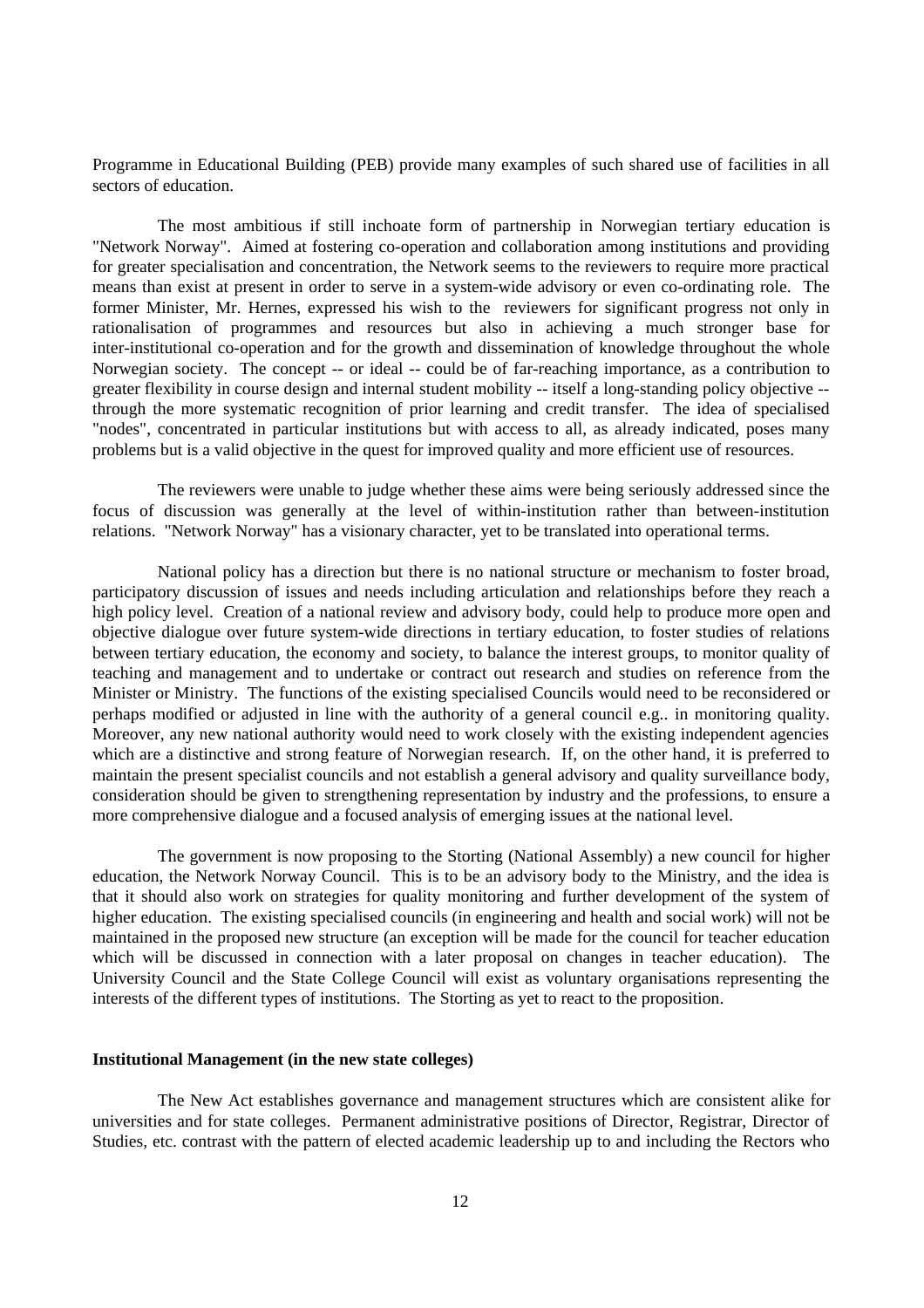cannot stand more than twice. This is a time-honoured practice in Norway as in many other Continental countries but how appropriate is it in the newly merged and restructured colleges? These institutions, if they are to fulfil the expectations that lay behind their restructuring, will require strong leadership, a high level of competence in institutional management and a renewed capacity for external relations and linkages. Profiles of institutional leadership are needed that may go beyond the traditional academic model of primus inter pares. As the institutions become more autonomous the capacity of an elected leadership to manage the conflicts between, for example, areas which must be supported to expand in teaching or research - because they are nodes in the Norway network -- and those which must be constrained, is questionable.

One possible solution to some of the problems these merged colleges inevitably will face is to reshape their governing bodies, the Boards, to allow them to have more significant, perhaps indeed majority, representation from outside the college. There is a tradition, which can be built on, of external members or college governing bodies -- by contrast with the universities. By this means, the communities gain a major stake in vital decisions and the likelihood is reduced of possible paralysis because of stalemate between opposing internal forces. Management and decision-making structures may need to pay greater attention in future to a new balance between governing bodies with significant community membership, academic committees and the management and leadership roles of the most senior executive officers. We have suggested that the time-honoured election system may not be the most appropriate given the new environment and the demand it engenders.

Significant devolution of financial decision making is evident but this may cause difficulties in the new State colleges as they seek to gain corporate control of resources. Each merger partner is well used to managing a budget and will be reluctant to allow the transparency which is necessary if resources are to be allocated in line with collective priorities. In addition, the specificity of the framework curricula in place in some key professional areas like teacher education makes it difficult to see how institutional managers will be able to make any significant resource shifts to meet emerging priorities in some colleges.

Geography is a significant consideration in some colleges where the opportunities to effect some economies of scale or some improvements in depth of offerings will be impeded by the distance between groups and the identification of one campus with a single professional programme.

There is overwhelming evidence of major differences in the academic traditions, approaches to teaching the subject and academic staff qualifications among the former single purpose professional colleges of Nursing, Education and Engineering and between them and the former regional colleges. This is a very significant issue when one contemplates the responsibility of Boards in setting corporate directions for these institutions. At every point -- resource allocation, profile shifts, new course development, staff development, research policy and industry links -- issues related to the cultures of the merger partners will surface until the new colleges establish a clearer identity, acceptable to opinion leaders in their institutions and to the wider community.

### **Quality Assurance**

In all countries participating in the thematic review, moves are afoot to establish or strengthen procedures for system-wide and institution-focused quality evaluation. New agencies have been established to concentrate resources and intensify efforts to evaluate teaching outcomes and overall institutional performance. In the U.K., for example, there is a competitive framework for assessing quality in teaching and research. However, each country adopts its own approach and it is not possible to say that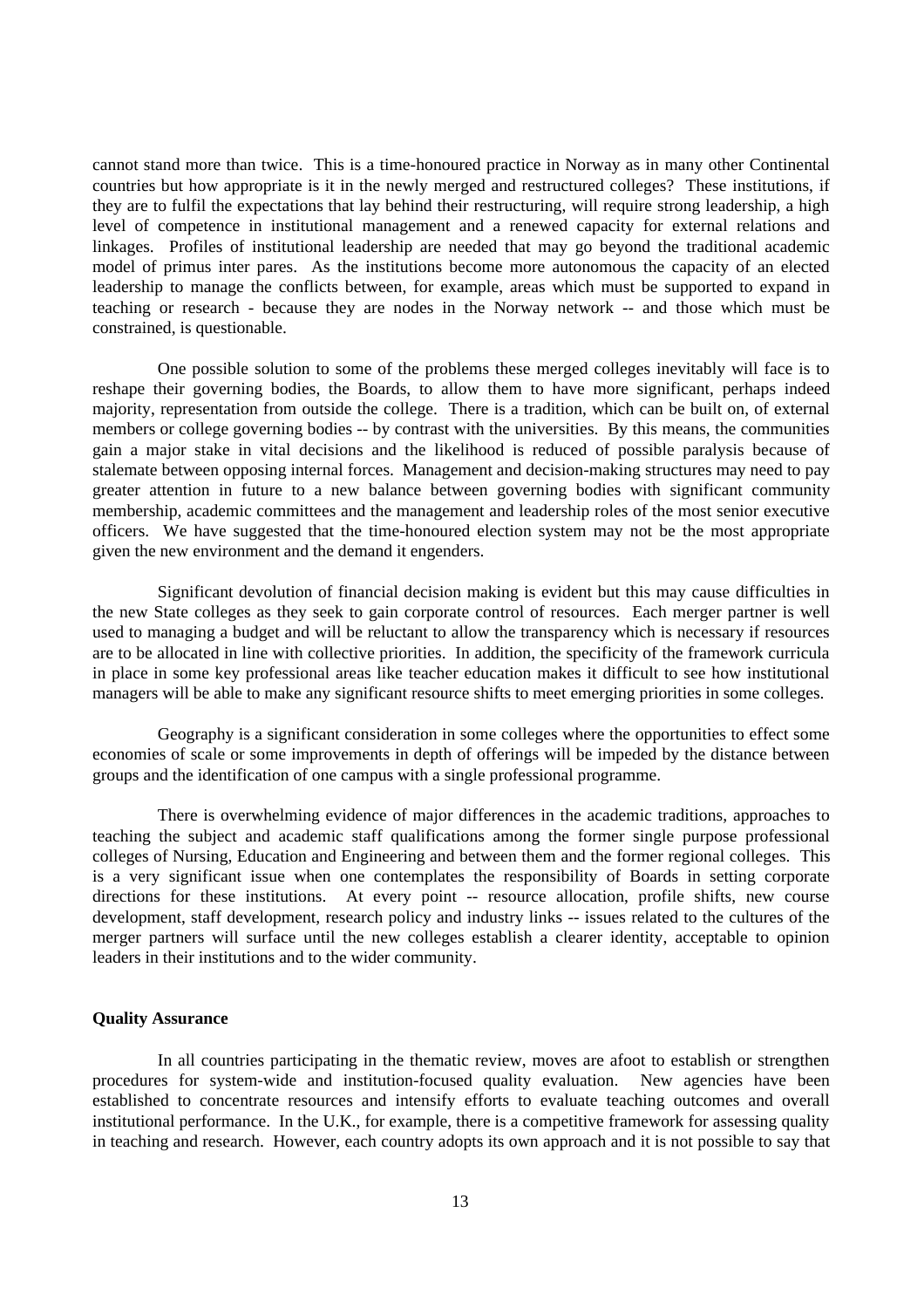any particular structure or set of procedures yields the best results. The whole movement is in a relatively early phase and is still evolving.

In Norway, while there are many examples of departmental-level reviews in the tertiary institutions, it is difficult to escape the conclusion that some form of national level quality/performance monitoring is lacking. This is needed to give greater coherence, consistency and perhaps rigour to the present arrangements. Independent external reviews single institutions certainly have a place but such reviews can be quite expensive and are not a substitute for system-wide approaches in which internal, self-assessment by every individual institution would play a key part. The reviewers believe there would be value in adopting a form of monitoring and review whereby every institution would participate by following a publicly declared set of procedures as is the case in some other countries participating in the thematic review, Sweden and the U.K. for example. The present arrangements are focused very much on publicly-provided inputs of resources and curriculum regulated through the specialist national councils within a framework of national legislation and regulation. There is no corresponding system for monitoring delivery and evaluating outputs and outcomes. Student evaluation of courses at the institutional level is widely practised and it has considerable merit, but it touches only one aspect of quality -- individual and collective student perceptions of courses taken. A more comprehensive approach is needed. At present, it is not possible to provide systematic data on overall quality, achievement of national priorities and efficiency, nor to pin-point where effort is needed to bring about improvements, especially at the interface between teaching and learning. A national authority in which the institutions themselves are well represented could overcome this weakness.

It is primarily in the institutions -- the colleges and universities -- that the educational needs of individual students and of the society are directly addressed. Their policies, procedures and decisions are instrumental in achieving a match between economic needs, societal aspirations, academic goals and criteria, and student interests. Responsibility does indeed reside in the institutions, but this does not preclude a more definite approach, nationally, to quality issues. With due representation in the design and implementation of national procedures there need be no concern about a threat to the independence of the institutions. Since the time of the review visit, the Ministry has been assessing the results of pilot evaluation projects and considering ways to move ahead on a more secure system of quality assurance. In its assessment of the project, the Ministry has concluded that national monitoring of quality is important and that a system for participation by the institutions is crucial. Future evaluations will be more in the direction of auditing and evaluations of institutions than was the case in the pilot project. We understand that emphasis is being given to quality audit, where the onus is on the institutions themselves. We support this approach since it lightens what can be a very heavy and costly process and identifies the need for action at the appropriate level i.e. teacher-student interaction and the efficiency and effectiveness of the institution.

## **Teaching and Learning**

We have already touched upon a number of issues to do with teaching and learning. These arise in a situation where institutions appear to have received adequate funds to support the great increases in the numbers of students entering higher education in the last five years - but not to absorb the backlog of unmet demand. There is a generally high standard of physical provision, both buildings and equipment. We heard few if any complaints about the quality of applicants or their readiness to meet the demands of higher education. Indeed, many academic staff commented on the high quality and motivation of those entering. Thus, by contrast with some other countries participating in this study, there does not appear to be any particular need for special programmes for some proportion of this enlarged cohort. There are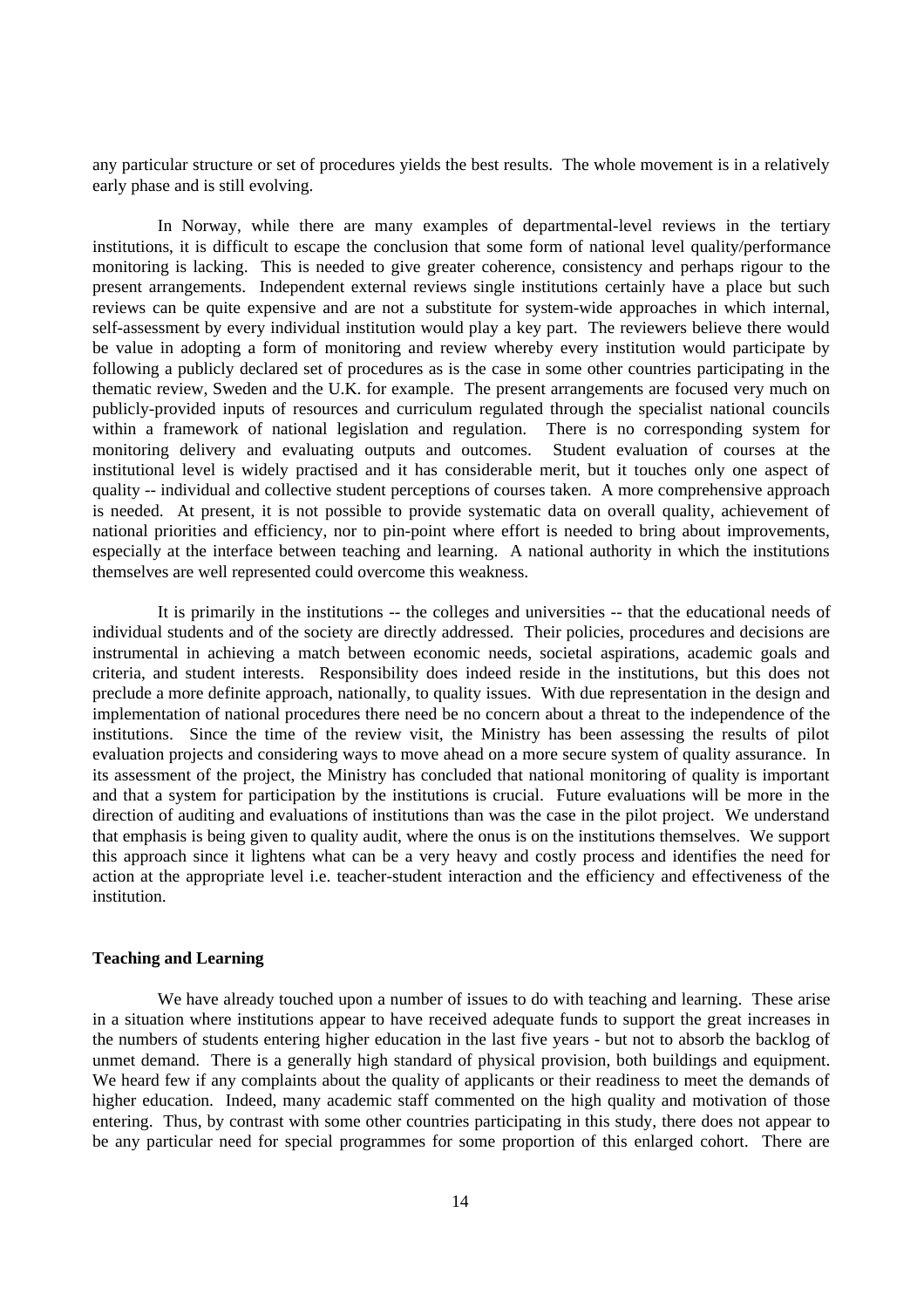some preparatory programmes for potential applicants to Engineering courses in colleges but we encountered little if any evidence of a need for such approaches elsewhere.

It was said of the universities in particular that the major impact of growth is not overcrowding, although that does exist, but the opportunities foregone to move from the traditional transmission model of teaching to problem-based or student-centred models. Some institutions said that they have not moved as quickly as they might, had circumstances been more stable, to greater innovation in teaching. In both the universities and the colleges the undergraduate programme gives a strong emphasis to teacher input and to the formal, written examination as the primary means of assessment. However, it could be just as well argued that change in context and conditions requires change in institutional behaviour, that innovation in teaching would be a practical if not indeed a necessary response to growth of numbers if learning needs are to be well met.

Our impression is that there is considerable unrealised potential for taking up questions relating to quality, standards and relevance of the teaching-learning environment. We have already suggested that, at the national level, several structural changes could be advantageous: a more comprehensive approach to quality, its definition and monitoring; funding targeted to stimulate high quality teaching; clarification of the purposes of Network Norway and further development of its operations, and strengthening of administrative apparatus to promote the effective implementation of policy, more emphasis on overall strategic goal and priority setting and a resolute attack on the dysfunctional and wasteful system of extended queuing to gain entry to the institution and programme of one's choice.

As for the institutions, although generalisation is hazardous, the reviewers are of the view that insufficient attention is being given to innovation in teaching, a common problem across the OECD. In the perspective alike of student motivation and social and economic need, greater emphasis should be given to forms of teaching and learning in which students have more responsibility for their own learning in well-structured settings and in which overall emphasis is placed on problem-definition and problem-solving, in small groups, project assignments involving field work, partnerships with industry, etc., and more varied and learning-focused forms of assessment are adopted. For these purposes, programmes of training for new and inexperienced staff and continuing development of all staff are needed. The moves already taken in these directions provide a basis for further efforts. We were interested in the attention being paid, for example in universities, to the orientation needs of first year students. With smaller intakes and a tradition of individual care for incoming students, the colleges have been relatively successful in this regard but large first year classes in the universities constitute a very real challenge. In a positive move, the universities are introducing more guidance, smaller classes, better teacher-student and student-student interaction. These are steps in the right direction but it seems to be generally agreed that much remains to be done.

The need is:

- -- to create a better learning environment,
- to strengthen relationships between the student and the institution
- to maintain a good mix between full and part-time students
- -- to care for the growing number of students both undergraduate and graduate

These refer to conditions that underlie widely shared institutional development goals and they constitute, in our view, a reasonable challenge to policy makers and institutions alike. Exhortation is not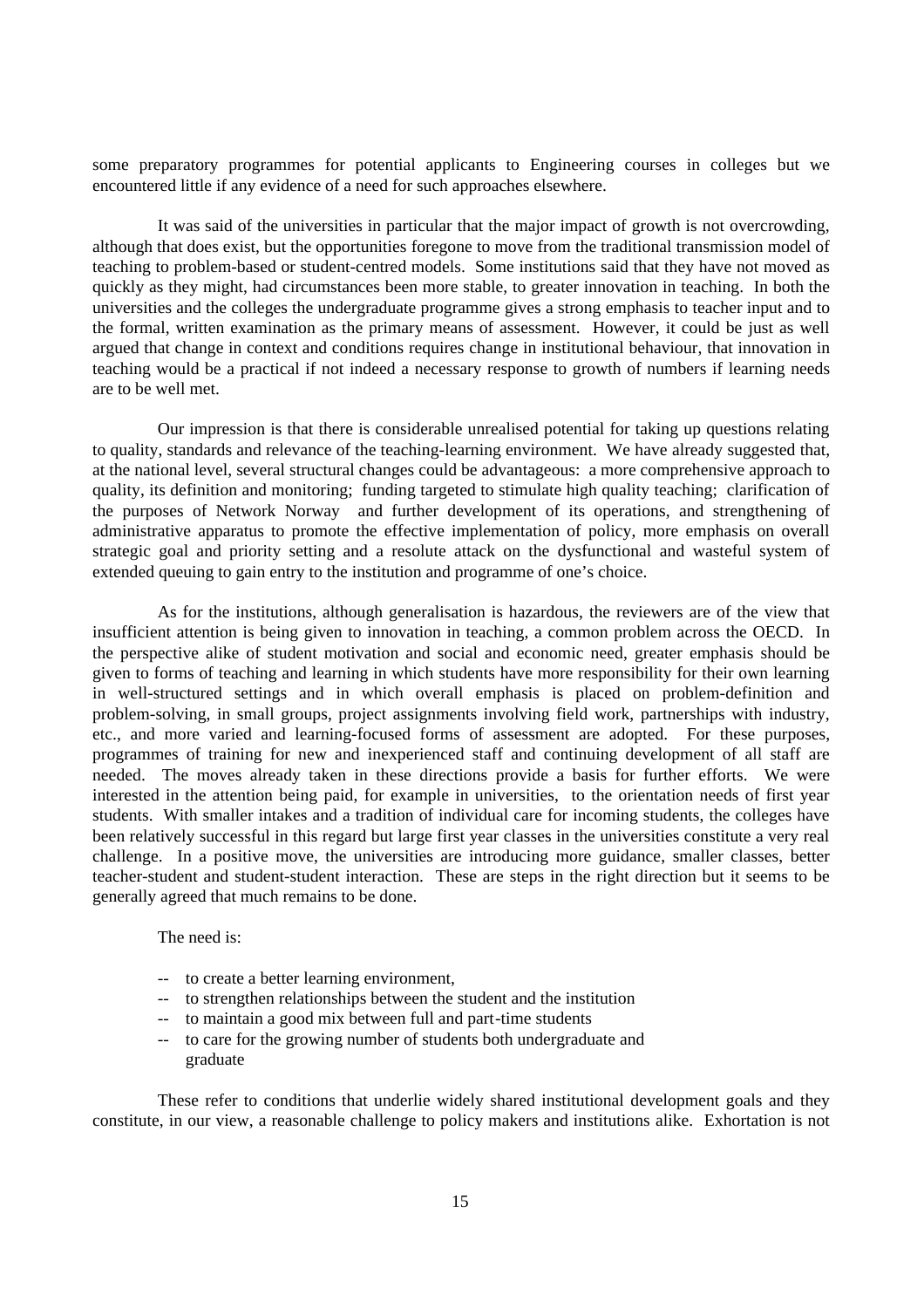enough. The question we wish to pose is whether adequate incentives are in place and whether the career structure of academics pays sufficient attention to teaching.

In one field, innovation in teaching and course design and delivery has been conspicuous but with potential yet to be fully realised. Norway has played a role, internationally in the development of strategies for distance education. In 1990, the government established the Norwegian Executive Board for Distance Education at University and College Level (SOFF). Its purpose is to give advice to the Ministry, maintain a register of existing and planned distance education courses, provide guidance on technical possibilities, suggest projects, stimulate pedagogical and methodological development and recommend grants.

This wide remit could enable SOFF, with government backing, to play a more substantial role than hitherto in fostering system-wide innovation in teaching and learning. The fundamental role of the institutions is acknowledged as is the need to build technologies of design and delivery into curricula and pedagogy (rather than vice-versa). However, there appears to be need for a more comprehensive strategy, targeted toward the greater application of relatively low cost technologies and cost efficiencies in achieving learning outcomes. Lacking system-wide application and economies, SOFF might become very largely a course registry and grant awarding agency. Its potential is, however, considerably more than that.

Distance education is rightly seen as a plank in national policy designed to improve access and establish more flexible arrangements for learning. As yet, it is on a relatively modest scale and focused on meeting the needs, mainly, of teachers and others who already have initial qualifications and are upgrading. The middle course chosen by Norway follows a review of options. The single purpose, national distance education university model (e.g. Britain's Open University) is not favoured but nor is it simply left to institutions, whether public or private, to do what they will. Instead, with the establishment of SOFF there is a national structure for addressing issues of policy and recommending grants, i.e. an "innovations-type" programme, not necessarily confined to distance programmes. As indicated above, the mandate gives scope for a more comprehensive approach (to keep abreast of international trends, provide institutional guidance, co-ordinate, suggest future projects, evaluate). It is recognised that there is need for a strategy for infrastructure development which is said to be underway.

Norway has adopted an interesting, forward-looking approach based on the belief that the older distinctions between on/off campus are no longer valid and that distance education is not a stop gap but a procedure that established institutions could well develop as part of a more comprehensive strategy of access and increased, flexible study opportunities. Distance education could be further exploited, as part of the regional development philosophy, within Network Norway, to strengthen access nation-wide on grounds of social justice and efficiency and as a way to stimulate innovation in teaching. This potential is partially recognised (but there is still resistance to the inclusion of courses/programmes with a strong practical component e.g. teacher education, nursing). Experience in other countries would support a more open-minded approach to such issues.

#### **Concluding Remarks and Recommendations**

Norway is in population terms a small country. Governance is transparent. There is an intact system of informal contacts and networks which facilitates agreements and shared purposes. There has been strong development over several decades of a broadly accepted knowledge base to provide a framework for political discussions and negotiations (hence the "Nordic model" of informal, consensual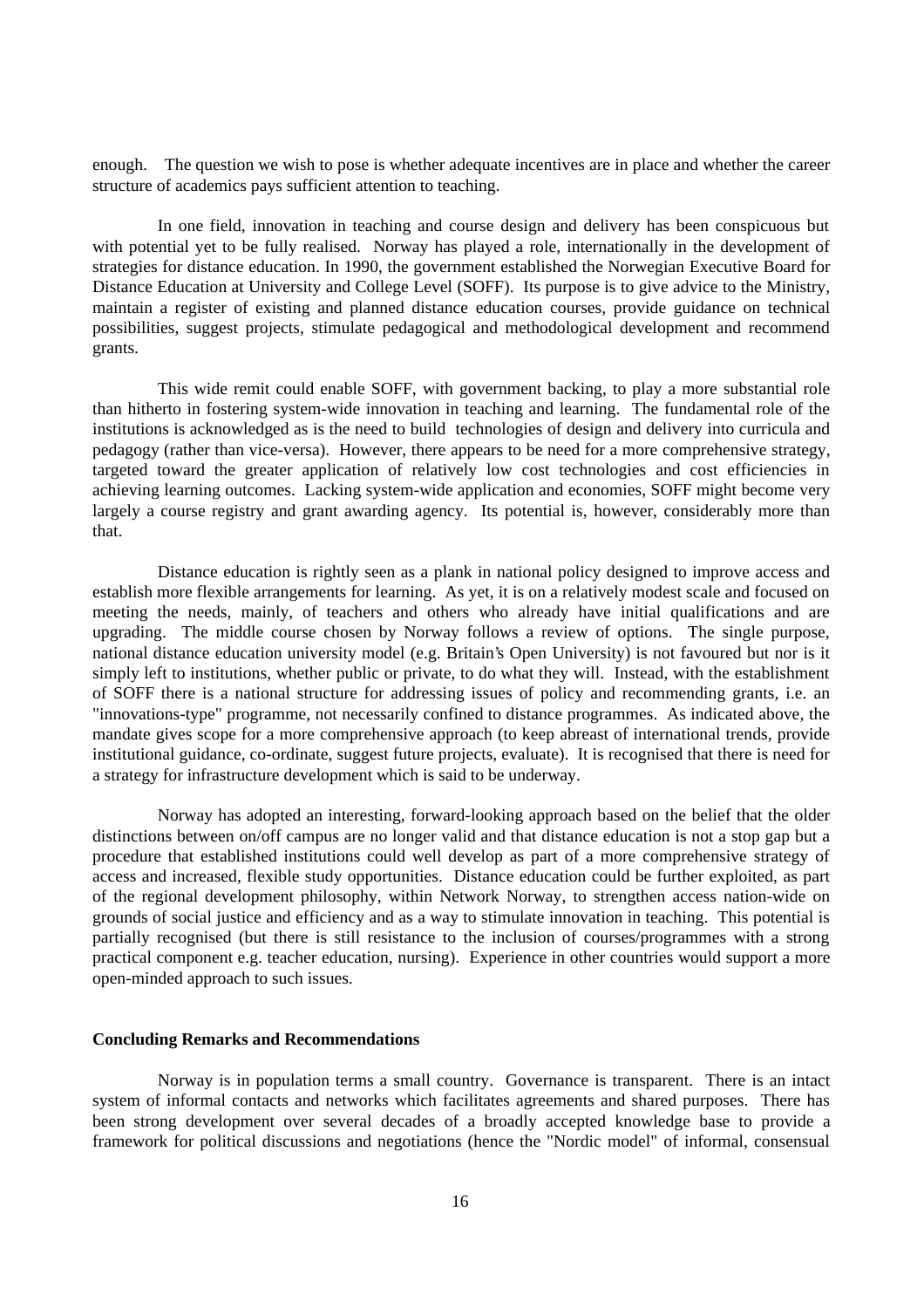governance). The country is wealthy, with low unemployment, a high standard of living and a relatively light experience of the economic and social problems that plague many large, heavily industrialised countries. These are very considerable assets, providing a solid foundation for further growth and development.

The reviewers had the benefit of wide-ranging open discussions with students, academics, administrators, researchers, local government and community representatives and employers in a sample of institutions: university, college, national, local, urban, rural, large, small, and a range of academic disciplines covering a wide field of applied studies. From these discussions there emerged two broad lines of interpretation. There is much satisfaction at the level of the individual course, programme or institution. Standards of provision are generally high, teachers and students interact often in small groups, and there is very often, especially in the regional level institutions, a close working relationship with the community and employers.

There are, however, a number of problems which call for attention. The reviewers were concerned by the queuing problem and the apparent lack of concern in a situation where many young people must wait three or for years before they have access to the course of their choice and hence the careers of their choosing. Relations between tertiary education and the labour market are not as close as they might be. While directives policies whereby students are channelled into programmes and courses where labour market demands are high are not the way ahead, there are many ways in which students, institutions and the employment sector can gain a better understanding of needs and opportunities and more active policies in this regard would yield good results especially in the matters of clearer signals on the one hand and admission and course policies on the other. The traditional orientation towards passing examinations rather than good teaching and rich learning experience, and the lack of a clear profile in many degree programmes (due to the numerous possibilities for variations and combinations, cross-crediting, etc.), are all matters for concern. Despite the endeavours -- by the Ministry -- to achieve results-oriented financing and mandating student evaluation of courses, and by the institutions to provide better orientation, guidance and support for students, and to introduce required training standards for teachers, several challenges remain.

There is a fairly weak economic base for educational policy; policy is much stronger on personal growth and development of the individual and equalisation of opportunity (geography, social factors, sex); demand has been the driving force but it is not fully met in policy responses.

The focus of this report has been the regional colleges since that is where major structural changes have occurred and will continue for some time. However, the universities are of course major players in the evolving tertiary education system. As in other countries, there may be a tendency for them to continue teaching as in days of low numbers, keeping much the same degree structure as of old. This is not to say that teachers aren't working hard, caring for students. However, it seems that too little resource goes into teaching (the universities, it was said, are "research institutions conducting exams"; the teaching semester ends in October; the rest is exams). Yet there is little feedback effect despite the precise grading. This has many features of a certification system wherein students tend to work only for exams and their legal rights (re. exams) are strong so teachers must be careful. Nevertheless, there can be too much measuring and not enough development of knowledge, especially knowledge of the kind that comes from courses and study programmes in the field, the community, the workplace and various other practical settings. This is really an issue of the purpose, value and utility of degree courses. The competences needed of graduates must be employment-related, but not only employment related. There is a challenge to institutions to continue the review and further development of their academic programmes not only from the standpoint of the individual disciplines and professional fields but taking into account both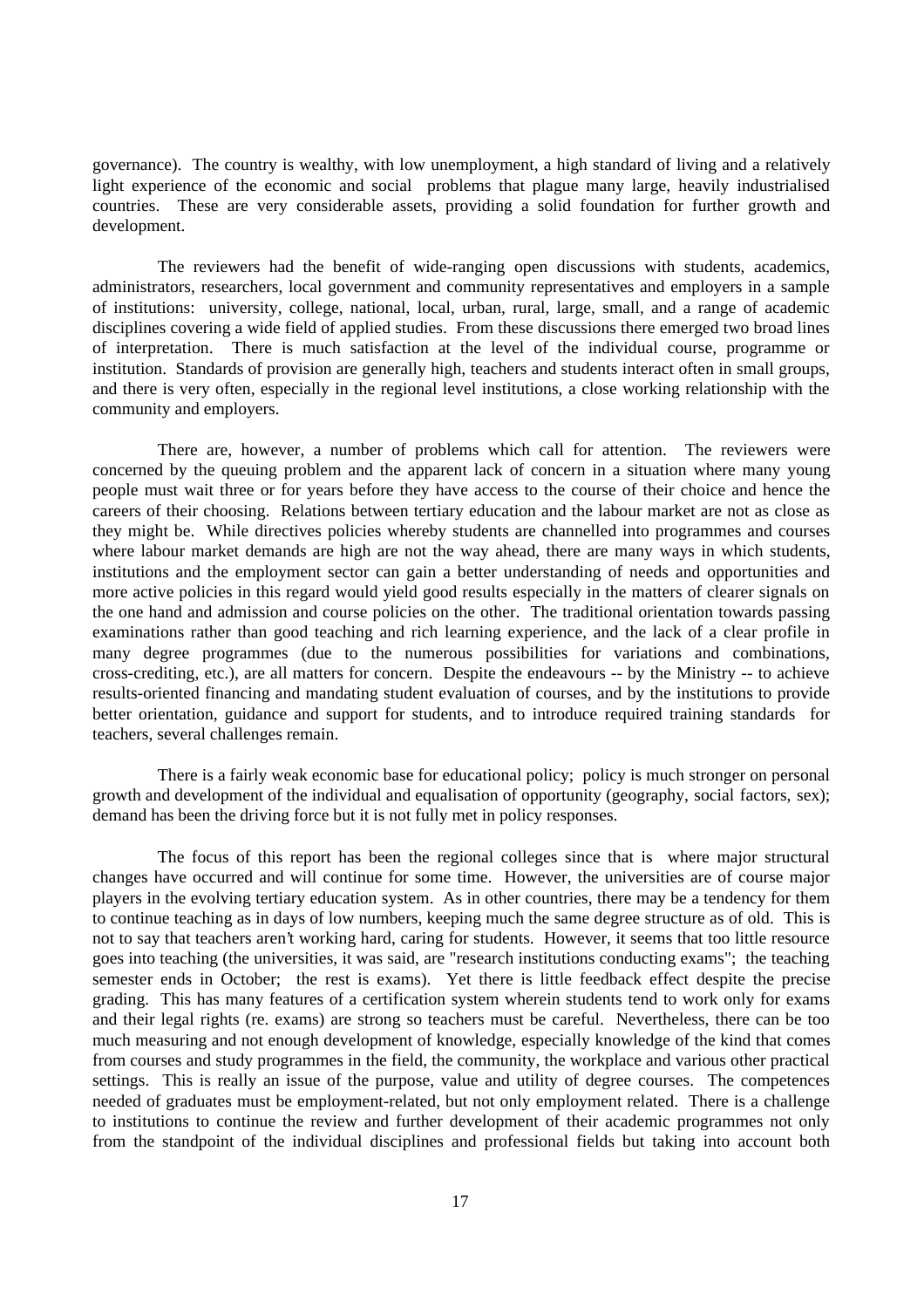personal goals and broader civic, social and cultural values. This may be happening in the universities but, if it is, we received little information about it.

An obvious way into the rather general question of the underlying purposes of the students' education is institutional and especially department/faculty self-evaluation within the framework of national quality appraisal. Such evaluation is occurring but we think it could be very usefully extended, made more systematic and given a national character as is happening in several countries. We therefore suggest that consideration be given to establishing a national agency, independent of but closely related both to the Ministry and the institutions and reporting to the Parliament and the Minister. The agency would have mainly an audit function, to ensure adequate institutional practice but might also have a direct role in organising evaluations e.g. in broad fields or disciplines. It would be necessary to put in place adequate monitoring and follow-up procedures including provision for staff in-career development.

In both the university and the college sector there are very considerable challenges to institutional management. As in other countries, there is need to strengthen the education, training and support services for people occupying increasingly demanding and responsible positions of management and leadership in institutions. The processes of institutional amalgamation and consolidation, the intention to carry forward the Network Norway initiative, the growing scale and diversity of daily operations, the internationalising of activities and the need to better integrate the institutions into the changing socio-economic environment are only some of the reasons for an enhancement of qualities and procedures of institutional life.

The cand. mag. in the universities, of 3 1/2 to 4 years' duration has low esteem on the labour market and in seeking to strengthen it the University of Oslo, for example recognises a problem. The answer does not lie, as in several other countries, in an extended period of initial study -- indeed 3 1/2 - 4 years is a very sound target in this respect, but in the review of its purposes and value, the revision of curricula, organisation and teaching with an emphasis on addressing and meeting the well-defined needs of students and the society. In short, as client orientation combined with a readiness to rethink basic structures and long established habits. This would not be easy and it would require a national approach including full partnership with the major interested parties.

On the subject of costs, there are strong differences among countries participating in this thematic review regarding the issue of "user pays". Norway belongs to the group wherein high levels of public funding including favourable provision of loans for student support are preferred to a fees regime. The arguments for the latter are not only to do with meeting the costs as numbers increase and constraints as imposed on the public exchequer; they also refer to incentives to students to make practical choices, to study hard, complete in the minimum time, and to take an active interest in the quality of the educational provision. Fees can also produce a new spirit of entrepreneurship in the institutions and a readiness to compete in the quality market. We think these are relevant arguments but they do not necessarily lead to the introduction of fees which fall directly on students. There are deferred payment schemes (as in Australia) and there are ways of targeting student subsidies (as in the U.S.A.). Our point in raising this is not to recommend fees, for which indeed no case was made during our visit, but to indicate that there are cost issues than can be addressed and efficiency gains made by taking an open-minded attitude towards the principle of new ways of sharing the increasing costs of tertiary education.

Given the uncertainty not to say scepticism we encountered over the reality of "Network Norway" and the potential value of greater co-operation among institutions, we welcome the initiative now under way to give the concept more substance and to provide a direction through the establishment of a national agency. An opportunity exists to achieve a degree of institutional specialisation, greater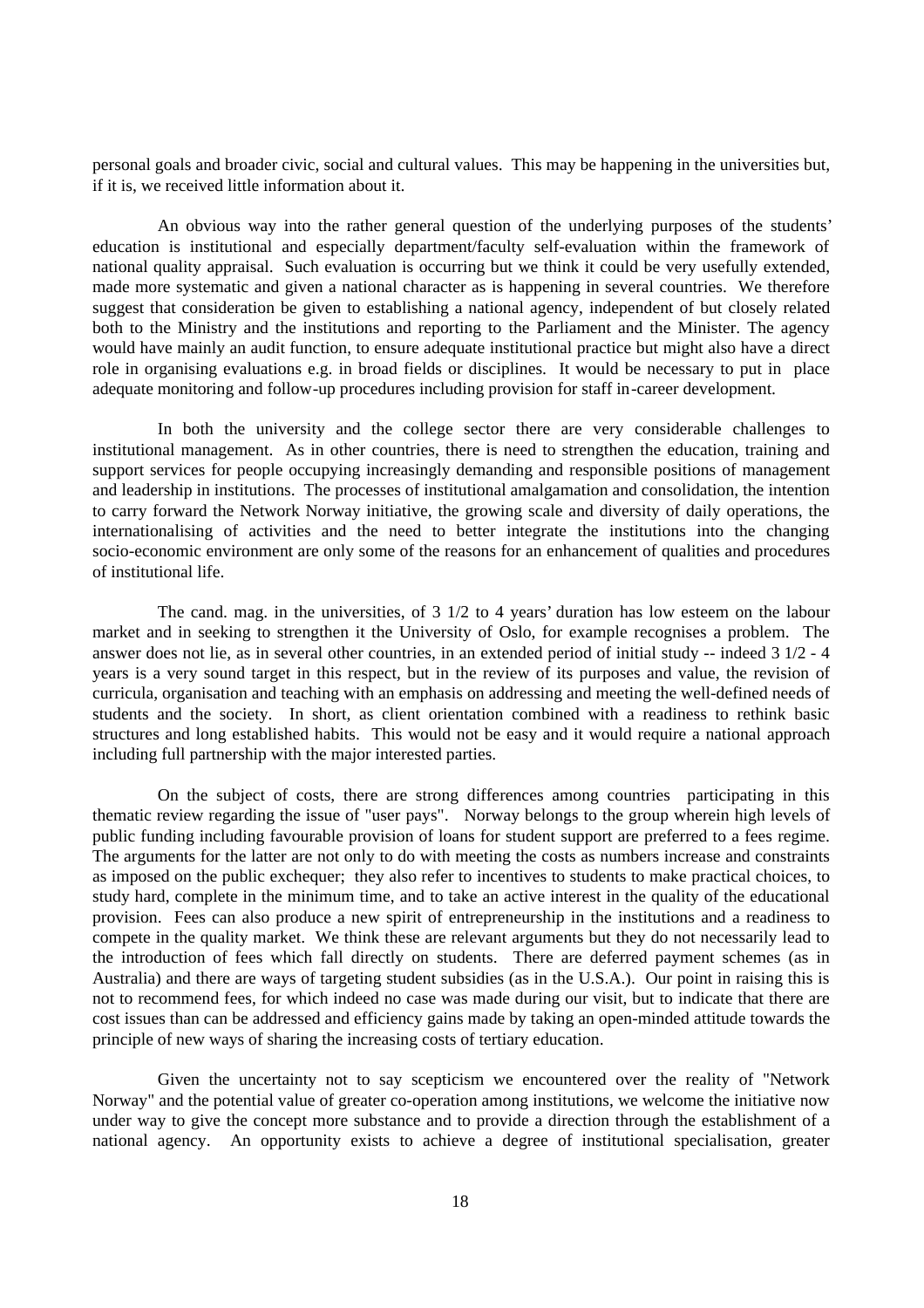rationalisation in the use of resources, the wider application of new information and communication technologies and of distance education. The Network would doubtless embrace all the institutions in both the college and university sectors and sustain the important linkage established locally and regionally.

In common with other countries, Norway has been seeking to devolve central Ministry power. There is scope for less regulation and control of details, consistent with the strengthening that has occurred of the college sector but also in recognition of the value of a more entrepreneurial role and more self-management in the universities. Devolution also implies a strengthening of the strategic, steering role of the Ministry and other central bodies with emphasis on longer term goals and directions. The Ministry might also seek to strengthen relationships between education and other policy domains, strengthen monitoring and data analysis and the preparation of strategic options for the future directions of the system.